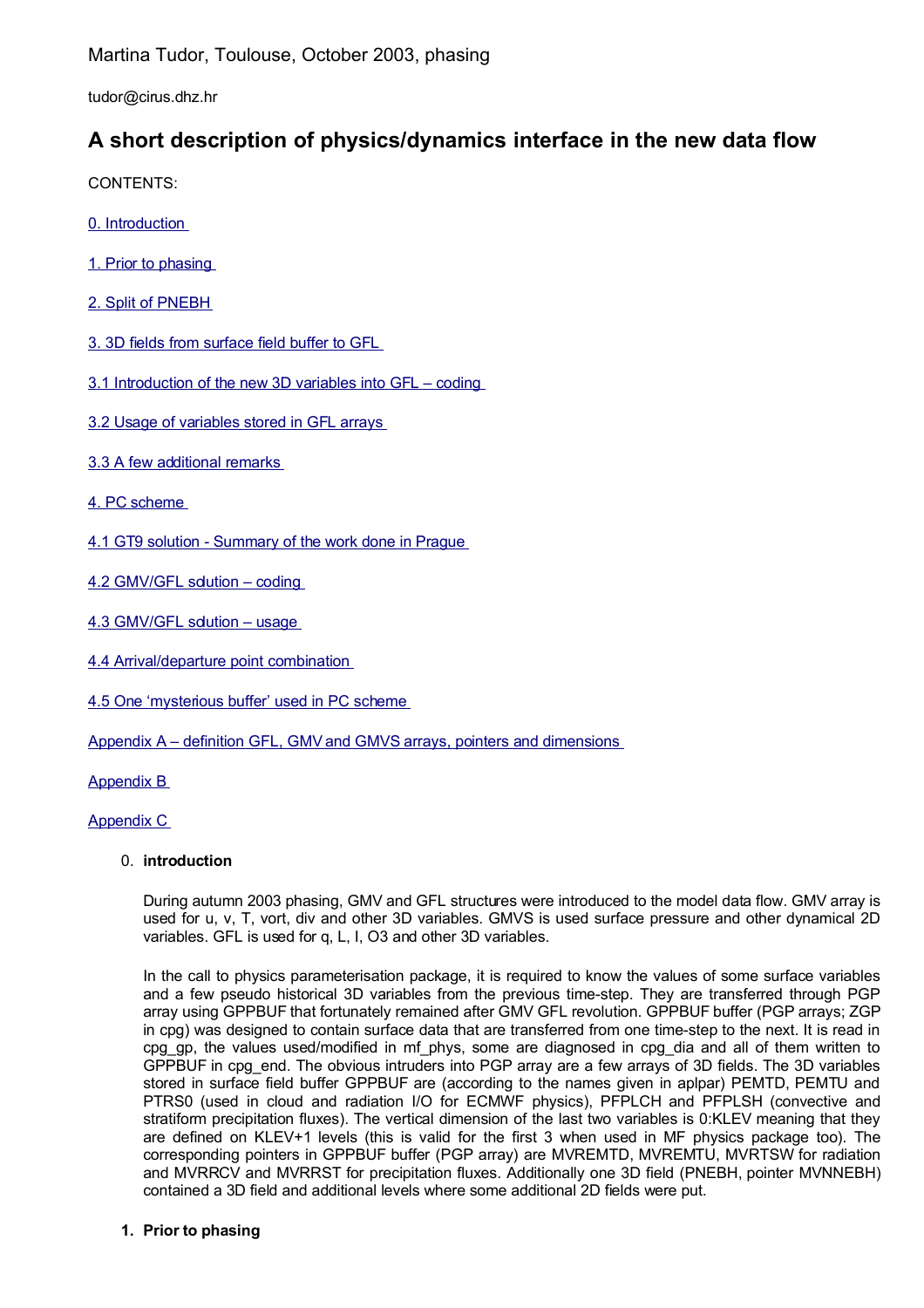The 3D field, stored in the surface field buffer, that contained a 3D field (of precipitation fluxes on NFLEV+1 levels) and a few 2D fields on additional model levels was PNEBH. The vertical extent of PNEBH was NVCLIN (KNEBH in aplpar). It varied depending on the configuration of the physics parameterisation package. This was confusing. In the spring 2003 the first attempt to make clear interface for physics paremeretisations was made. The solution was to call the new routine, aplparint, in the place of aplpar, from mf phys. Inside aplparint, PNEBH was split into its components prior to the aplpar call. The components are passed to aplpar as separate arguments. The components are collected back to PNEBH before the end of aplparint. The data-flow of these variables was changed only below aplparint. Above mf phys (meaning in cpg and elsewhere) data flow remained unchanged.

The only purpose of aplparint was to split PNEBH into its components: PPCCH (convective precipitation flux), that is 3D on KLEV+1 levels, and 2D variables PTCCH, PSCCH, PBCCH and PPBLH (total convective cloudiness, top of convective layer, bottom of convective layer and PBL height). mf\_phys calls aplparint in the place of aplpar, PNEBH (PGP(1,MVNNEBH ) in mf\_phys) is passed as an argument 3D variable, defined on KNEBH levels (NVCLIN in mf\_phys).

However, this solution was also confusing and impractical, so further steps were undertaken during phasing. Furthermore, convective precipitation flux is also stored in PFPLCH, therefore PPCCH duplicated PFPLCH field. So it was replaced by PFPLCH in acnebr and aplpar, and removed from aplparint. Further details about the use of these variables can be read in Appendix B.

## <span id="page-1-1"></span>**2. Split of PNEBH**

A special case of 3D variable stored in surface field buffer is PNEBH that is defined on NVCLIN levels (KNEBH in aplpar), and this size varies depending on the model configuration. After the modifications from the previous chapter, PNEBH contained only different 2D variables on different levels – so it is a 3D array containing 2D variables. The corresponding pointer in GPPBUF buffer (PGP array) was MVNNEBH.

These 2D variables were put into GPPBUF as separate fields, just like all other 2D surface fields (define pointer in ptrgpd and calculate it in sugpprp). The only purpose of aplparint was to split PNEBH into its 2D components, aplparint became obsolete. aplparint subroutine, PNEBH and the corresponding pointer MVNNEBH were removed. Pointers to the new fields in GPPBUF buffer (PGP array) are:

| Variable (in aplpar) | Pointer (in ptrgpd) |                                |
|----------------------|---------------------|--------------------------------|
| <b>PTCCH</b>         | <b>MVTCCH</b>       | Convective cloudiness          |
| <b>PSCCH</b>         | <b>MVSCCH</b>       | Top of the convective layer    |
| <b>PBCCH</b>         | <b>MVBCCH</b>       | Bottom of the convective layer |
| PPBLH                | <b>MVPBLH</b>       | PBL height                     |

NVCLIN is no longer used in MF physics but it is used in ECMWF part, so it remained there but was removed from MF part. New pointers/arrays were added to VCLIH part of ptrgpd (with 3D part of precipitation fluxes).

The corresponding part of the set-up in sudim1 was also modified. NVCLIH value is modified according to the values of LNEBCO, LGWDC and LNEBR (see Chapter 3.1).

#### <span id="page-1-0"></span>**3. 3D fields from surface field buffer to GFL**

3D fields are obvious intruders into the surface field buffer. The new data structures were set-up; GMV, GMVS and GFL. The GMV and GMVS structures contain variables involved in the semi implicit part of the computations (u, v, T, ps, vort, div …) and the GFL structure contains other 3D variables (q, L, I, O3, …). The 3D variables stored in the surface fields buffer, that are used by MF only, were moved to the GFL structure.

The 3D variables stored in GPPBUF are downward longwave emissivity, upward longwave emissivity and shortwave transmisivity (used in cloud and radiation I/O for ECMWF physics), and convective and stratiform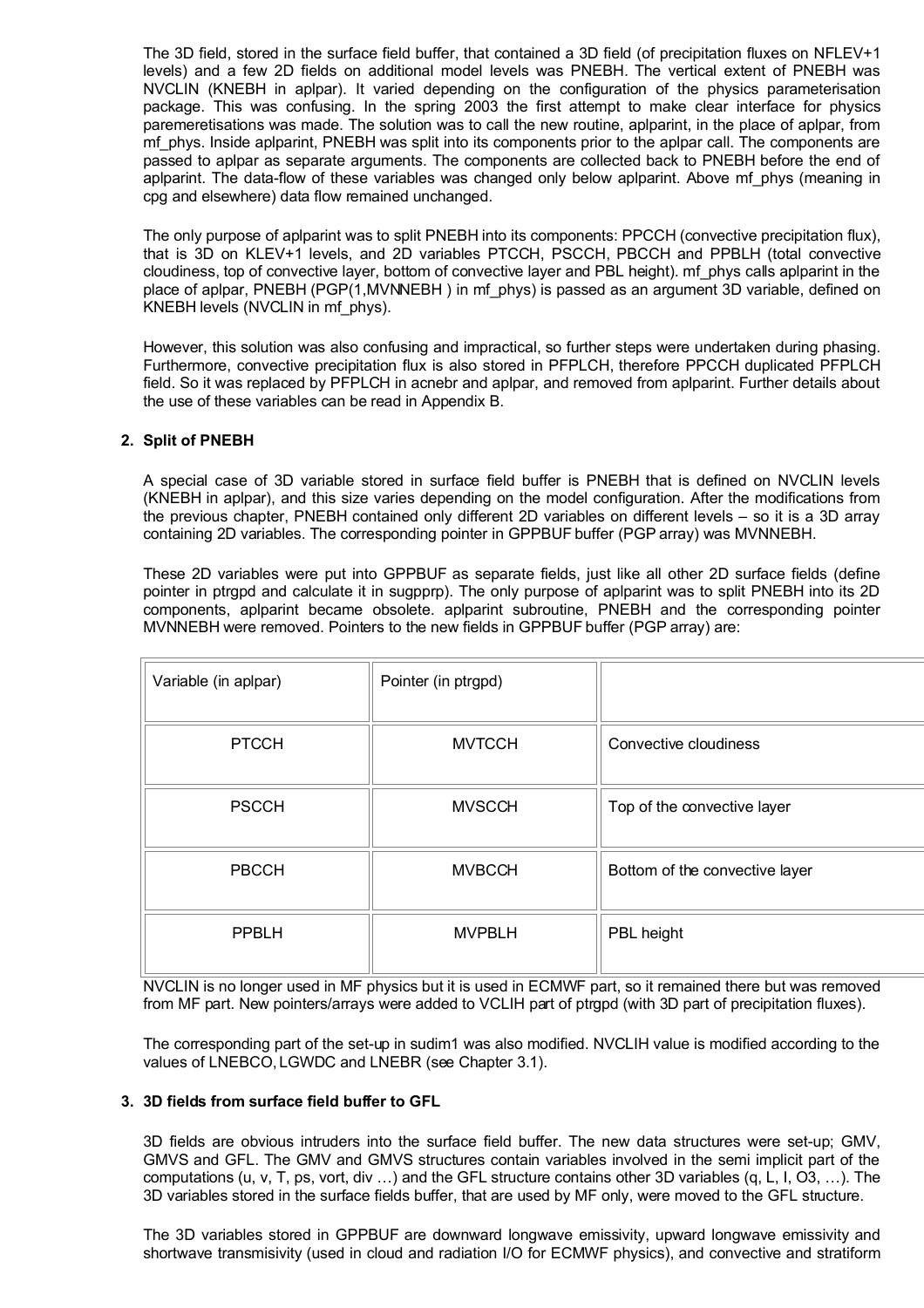precipitation fluxes (used in MF physics). The last two variables are fluxes defined on NFLEVG+1 levels, from 0 to NFLEVG. The GFL structure is designed in a way that the fields in GFL structure are all 3D with the vertical extent always equal to the number of levels in the model. The precipitation fluxes always have values equal to zero on level 0. This means only the lower NFLEVG have to be put into GFL structure. This is not valid for the ECMWF fluxes used in radiation scheme (that can be defined on more levels). The 3D fluxes stored in the surface field buffer used in MF physics only (the precipitation fluxes PFPLCH and PFPLSH) were moved to GFL structure. Other 3 remained in the surface field buffer.

The new 3D variables introduced in the GFL structure are CPF and SPF (convective and stratiform precipitation fluxes). The variables are purely grid-point and used only in physics parameterisation package. It is not required to write this variables to a file nor to read them from file. At first time-step they are set to zero. At the end of the call to MF physics package, they are stored to GFLT1. At the end of scan2mdm GFLT1 is copied to GFL for these fields. At the next time-step, these fields are used as input fields for MF physics from GFL (and again as output in GFLT1).

It is not actually necessary for these variables to have t+dt representation. They could be stored to the GFL array on output of MF physics package, not involving GFLT1 part. But there is a problem described in Appendix C.

#### <span id="page-2-0"></span>**1. Introduction of the new 3D variables into GFL – coding**

The following steps have been taken:

Define pointers YCPF and YSPF as TYPE GFL COMP and YCPF\_NL and YSPF\_NL as TYPE\_GFL\_NAML in module **yom\_ygfl**, increase the size of JPNAMED\_GFL for the number of new variables (from 5 to 7 in this case). Example:

TYPE(TYPE GFL COMP), POINTER :: YCPF ! Convective precipitation flux

TYPE(TYPE GFL COMP), POINTER :: YSPF ! Stratiform precipitation flux

…

TYPE(TYPE GFL NAML) :: YCPF NL ! Convective precipitation flux

TYPE(TYPE GFL NAML) :: YSPF\_NL ! Stratiform precipitation flux

Add YCPF\_NL and YSPF\_NL to **namgfl.h**.

#### Define YFACPF and YFASPF as TYPE(FAD) in module **yomfa**. Example

TYPE(FAD) :: YFACPF ! Convective precipitation flux

TYPE(FAD) :: YFASPF ! Stratiform precipitation flux

Add YFACPF and YFASPF to **namfa.h**.

Define names for the components in **sufa**. Example:

YFACPF =YSUFAD('CV PREC FLUX ',.TRUE.)

YFASPF =YSUFAD('ST\_PREC\_FLUX ',.TRUE.)

Add calls to DEFINE\_GFL\_COMP that will set the attributes for these components in **sugfl**. Example:

YCPF=>YGFLC(JPGFL-5)

YSPF=>YGFLC(JPGFL-6)

YGFLC is the array that contains descriptors of all GFL components.

…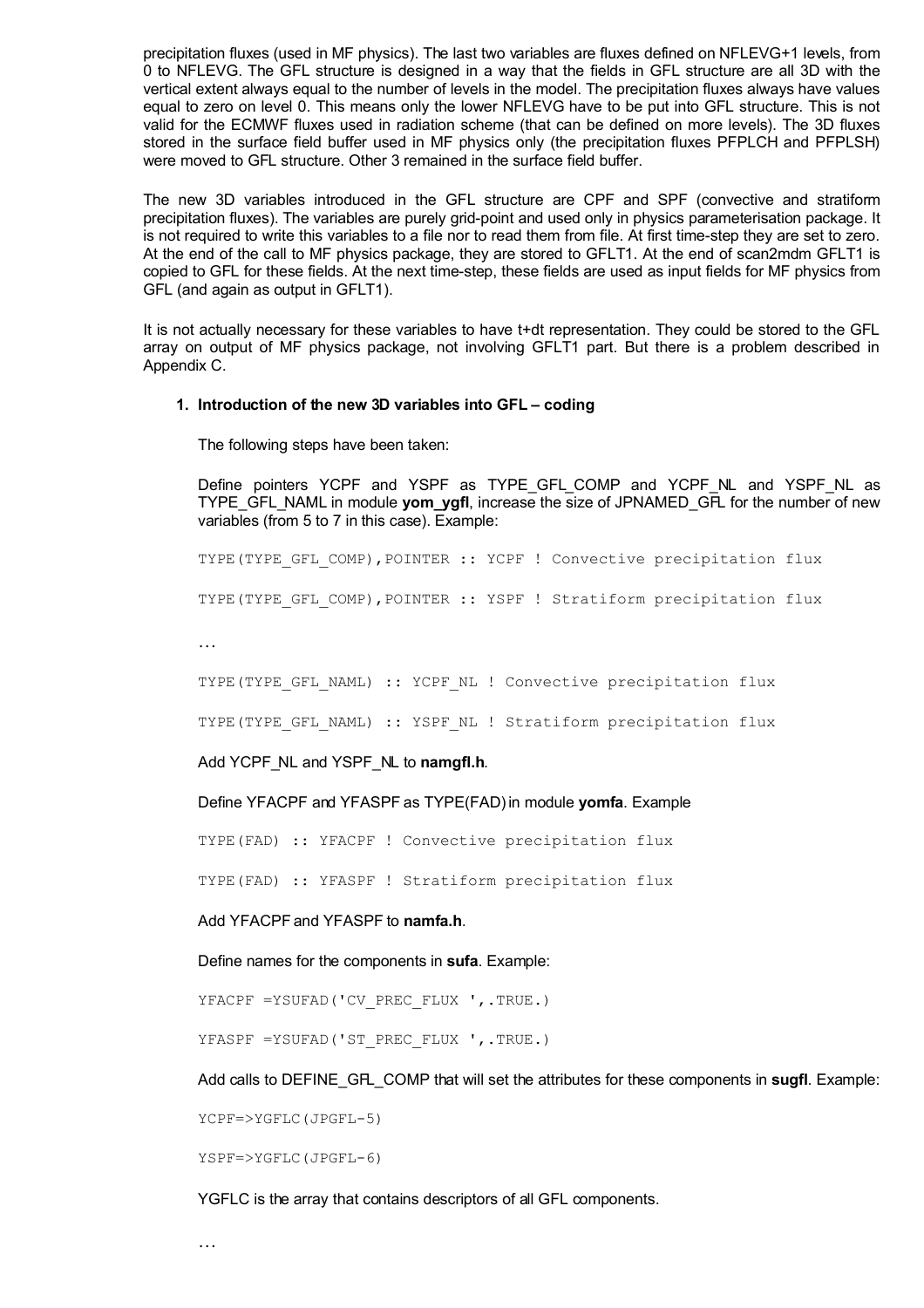IF(YCPF\_NL%LGP)THEN

IGFLPTR=YGFL%NUMFLDS+1

YCPF=>YGFLC(IGFLPTR)

CALL DEFINE GFL COMP(YCPF, YFACPF%CLNAME, YCPF\_NL%IGRBCODE,

.TRUE., YCPF\_NL%LREQIN,.FALSE.,.FALSE.,LLT1,.TRUE.)

ENDIF

IF(YSPF\_NL%LGP)THEN

IGFLPTR=YGFL%NUMFLDS+1

YSPF=>YGFLC(IGFLPTR)

CALL DEFINE GFL COMP(YSPF, YFASPF%CLNAME, YSPF\_NL%IGRBCODE,

.TRUE., YSPF\_NL%LREQIN, .FALSE., .FALSE., LLT1, .TRUE.)

ENDIF

In the call to DEFINE\_GFL\_COMP the following attributes are assigned to the variable (the first argument is the pointer to the variable – YCPF): name (YFACPF%CLNAME), grib-code (YCPF\_NL%IGRBCODE), does it have grid-point or spectral representation (LDGP=.TRUE.), is it required in input (YCPF\_NL%LREQIN), does it have derivatives (LDERS=.FALSE., this can be true only for spectral fields), does it need to be present in trajectory (LD5=.FALSE.), does it need to be present in GFLT1 (LDT1=LLT1), all these arguments are obligatory and the last argument is optional: LDGPINGP is true if the grid-point field is input as grid-point.

There are similar calls under LSP. There are always two calls to DEFINE GFL COMP per variable, one if it is grid-point and another if it is spectral.

Add calls to SET\_GFL\_ATTR that will set the additional attributes for these components in **sudyn**.

IF(YCPF%LACTIVE) THEN

CALL SET GFL ATTR(YCPF, LDADV=.FALSE., LDT9=LLT9, LDSLP=LSLPHY,

LDCOUPLING=YCPF\_NL%LCOUPLING,CDSLINT=YCPF\_NL%CSLINT)

ENDIF

IF(YSPF%LACTIVE) THEN

CALL SET GFL ATTR(YSPF, LDADV=.FALSE., LDT9=LLT9, LDSLP=LSLPHY,

LDCOUPLING=YSPF\_NL%LCOUPLING,CDSLINT=YSPF\_NL%CSLINT)

ENDIF

In the call to SET\_GFL\_ATTR the following attributes are assigned to the variable (the first argument is the pointer to the variable, other arguments are optional): is the field advected (LDADV), does it have t-dt representation (LDT9), does it have SL physics representation (LDSLP), is it adjusted at t (LDADJUST0), is it adjusted at t+dt (LDADJUST1), is it coupled (LDCOUPLING), is it biperiodised (LDBIPER) and the last defines the type of semi-Lagrangian interpolation (CDSLINT).

Add set-up of XXX\_NL GFL attributes in **sudim1**, also add some control IF(…) CALL ABORT in **sudim1** , and elsewhere if you find necessary.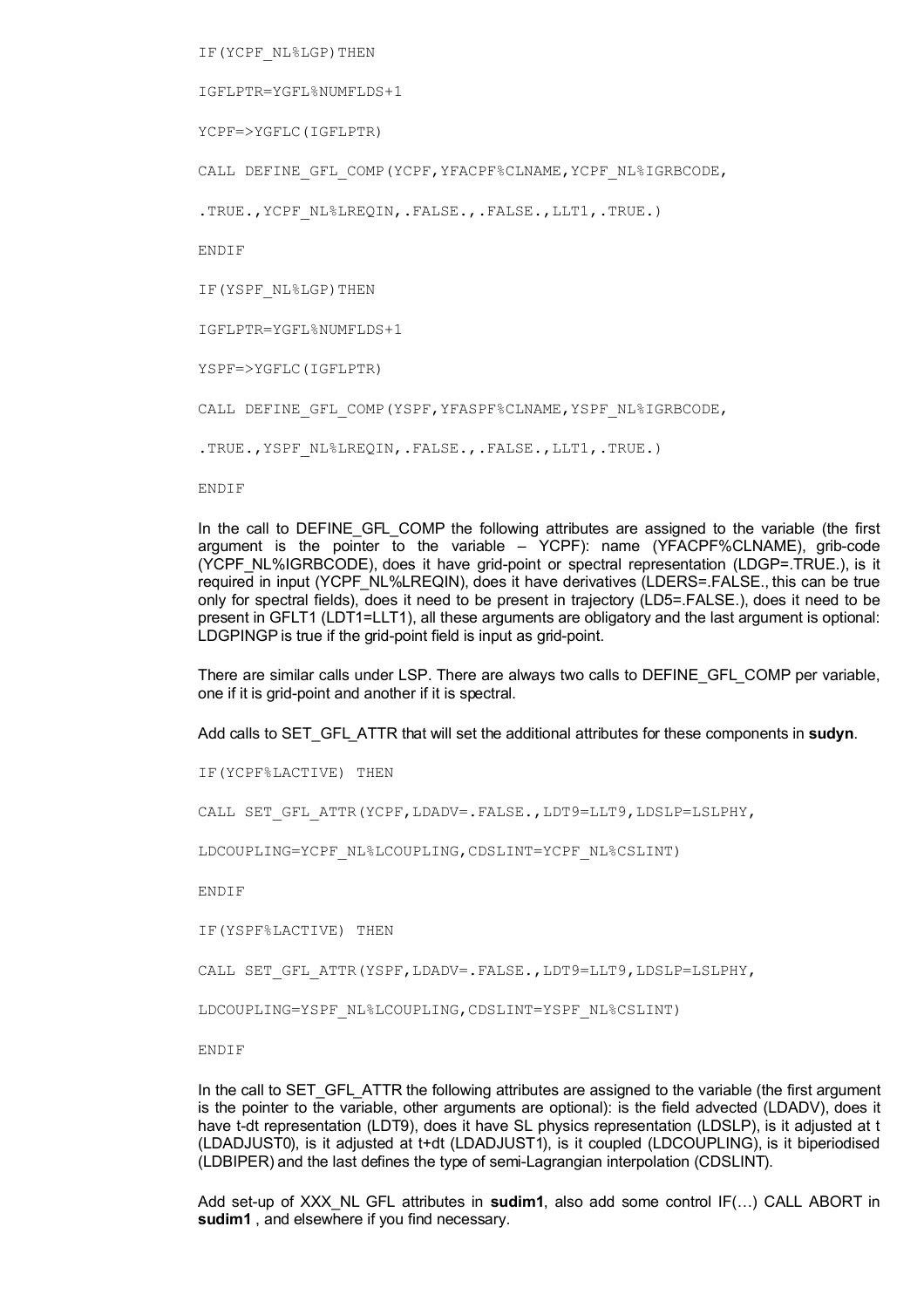```
IF (NOT. LECMWF. AND. (NCONF == 1).OR. (NCONF == 801).OR. (NCONF == 601) .OR. (NCONF == 131). AND. LMPHYS) THEN
IF(LNEBCO.OR.LGWDC) NVCLIH=NVCLIH+3 ! PTCCH,PSCCH,PBCCH
IF(LNEBR) NVCLIH=NVCLIH+1 ! PPBLH
IF(LRRGUST) THEN
YCPF_NL%LGP=.TRUE.
YSPF_NL%LGP=.TRUE.
ELSEIF((LNEBN.OR.LNEBR).AND.(.NOT.LRRGUST)) THEN
YCPF_NL%LGP=.TRUE.
ENDIF
ENDIF
IF(YCPF_NL%LGP.AND.YCPF_NL%LSP) THEN
WRITE(NULERR,'(''BOTH YCPF_NL%LGP_AND_YCPF_NL%LSP_TRUE'')')
CALL ABOR1(' SUDIM1 ')
ENDIF
IF(YSPF_NL%LGP.AND.YSPF_NL%LSP) THEN
WRITE(NULERR,'(''BOTH YSPF_NL%LGP_AND_YSPF_NL%LSP_TRUE'')')
CALL ABOR1(' SUDIM1 ')
ENDIF
IF((LNEBN.OR.LNEBR.OR.LRRGUST).AND..NOT.YCPF_NL%LGP) THEN
WRITE(NULERR,'(''LNEBN.OR.LNEBR.OR.LRRGUST REQUIRES YCPF_NL%LGP'')')
CALL ABOR1(' SUDIM1 ')
ENDIF
IF(LRRGUST.AND..NOT.YSPF_NL%LGP) THEN
WRITE(NULERR, '(''LRRGUST REQUIRES YSPF_NL%LGP'')')
CALL ABOR1(' SUDIM1 ')
ENDIF
```
The final step is to use the variables.

## <span id="page-4-0"></span>**2. Usage of variables stored in GFL arrays**

**Example 1**: how to pass a variable stored in GFL structure from cpg to mf\_phys as an argument.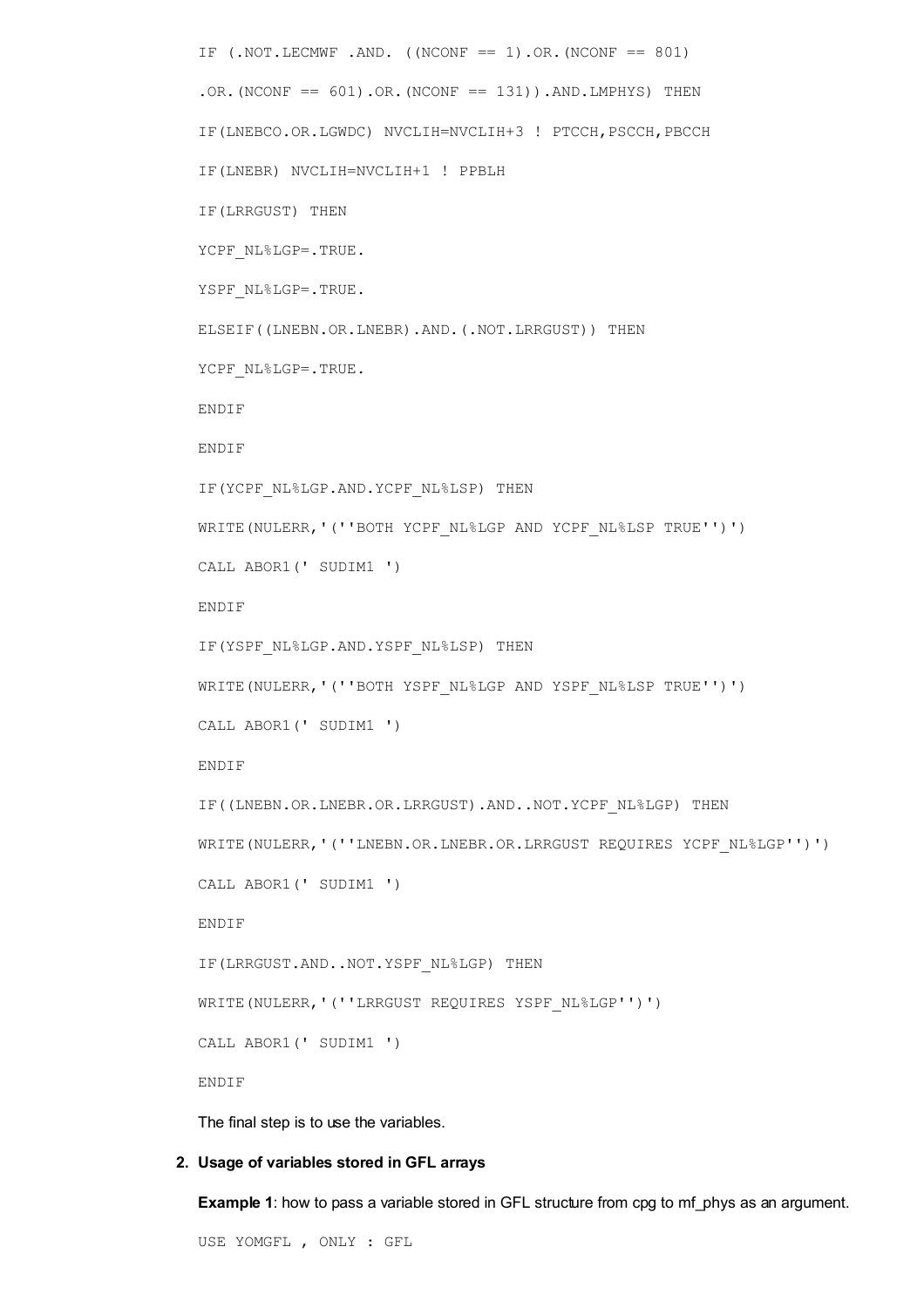USE YOM\_YGFL , ONLY : YQ, YL, YI, YCPF, YSPF

… and then put into arguments:

GFL(1,1,YCPF%MP,IBL),GFL(1,1,YSPF%MP,IBL)

IBL is the index of the JKGLO loop. Each NPROMA packet has a different one.

YCPF%MP is the pointer to time t basic field of convective precipitation flux.

**Example 2**: This is an example how to use variables stored in GFL arrays more directly. It is not necessary to have them as arguments. In this part of the code t1 values of the variable are copied to t0 if the variable has t1 representation and if it is (purely) gridpoint. (similar to what is done in scan2mdm)

USE YOMGFL , ONLY : GFL, GFLT1 USE YOM\_YGFL , ONLY : YGFL USE YOM\_YGFL , ONLY : YQ, YL, YI, YCPF, YSPF … DO JGFL=1,YGFL%NUMFLDS IF(YGFLC(JGFL)%LGP.AND.YGFLC(JGFL)%LT1) THEN DO JLEV=1,NLEV DO JLON=KSTART,KEND GFL(JLON,JLEV,YGFLC(JGFL)%MP,IBL) = GFLT1(JLON,JLEV,YGFLC(JGFL)%MP1,IBL) ENDDO ENDDO

ENDIF ENDDO

IBL is the numerator of the NPROMA packet in JKGLO loop.

## <span id="page-5-0"></span>**3. A few additional remarks**

These variables were stored in the surface fields buffer, therefore the pointers MVRRCV and MVRRST were removed from ptrgpd and sugpprp. aplparint was removed. The part of the set-up was changed (the new set-up is already shown in the previous section).

The variables represent fluxes defined between model levels (on NFLEVG+1 levels, from 0 to NFLEVG). GFL is defined in such a way that all variables have 1:NFLEVG vertical extent. The nature of these fluxes is that they are equal to zero on the top of the atmosphere. Therefore only NFLEVG levels of the variables have to be stored to GFL. The fluxes that enter aplpar are defined on NFLEVG+1 levels (0:NFLEVG). Therefore, local arrays in mf\_phys are allocated (if necessary) with 0:NFLEVG vertical extent and filled with data from GFL from 1 to NFLEVG and zero on level 0. These arrays are passed to aplpar as arguments. The new values are copied to GFLT1 before the local arrays are allocated. The time-stepping of these fields is done at the end of scan2mdm, where the GFLT1 values are copied to GFL.

The allocation of local variables requires more allocated memory. The only cure could be to have these fluxes not defined on the top of the atmosphere, but this contradicts the rule that all the fluxes have 0:NFLEVG vertical representation (for 3D fluxes).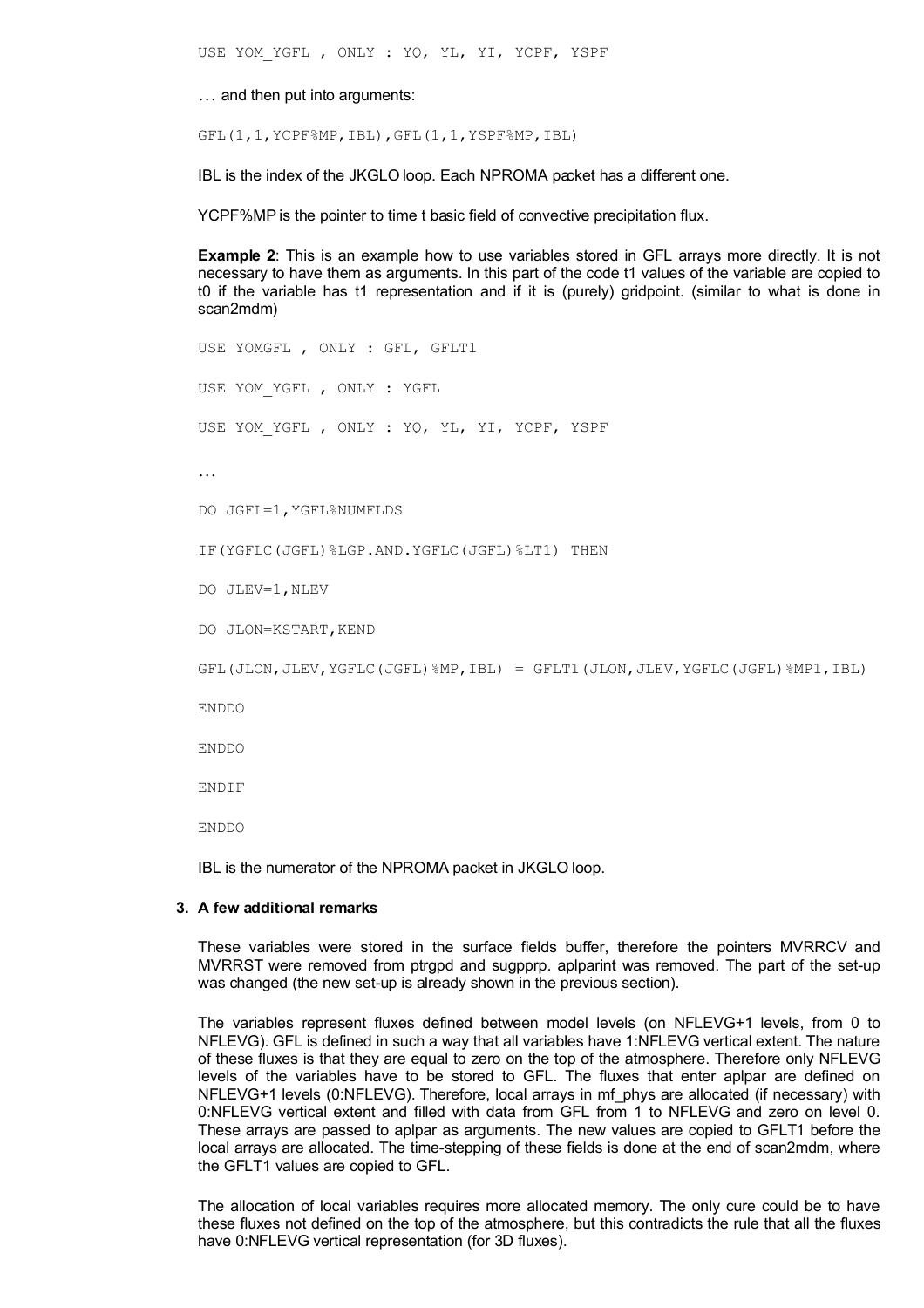The code changes shown in the examples in this chapter do not reflect the developments in the following Chapter.

## <span id="page-6-2"></span>**4. PC scheme**

The topic was phasing of the physics-dynamics interface for the predictor-corrector scheme. However, as will be described, the development that was to be phased relied on a structure (GT9 buffer) that was replaced by a different one (GFL and GMV). This required more a new development than phasing.

## <span id="page-6-1"></span>**1. GT9 solution - Summary of the work done in Prague**

The PC scheme was coded in a following way: if the physics package was called, the physics tendencies were calculated, the accumulated and instantaneous fluxes were diagnosed, but at the end of the corrector step, the variables were not updated with physics tendencies. This lead to a strange situation, for example for precipitation, the water in the precipitation was never subtracted from the moisture in the air. Therefore, it was raining, but the moisture was not removed from the 3D moisture fields.

To use physics tendencies during PC scheme properly, the following code changes are introduced:

Physics tendencies are transferred using GT9 buffer. The size of GT9 buffer is increased in sudim2. PCXPTT9 arrays contain tendency of variable X after the call to physics and are stored in GT9 buffer. In this way, physics tendencies are transported from predictor to corrector and the final values are updated with physics tendencies. The scheme works in a way that if the trajectories are recalculated, physics tendency values are re-interpolated.

During predictor: In cpg, after the call to diagnostics, pt2gt9 stores the tendencies from physics to PCXPTT9 array, these arrays are written to GT9 buffer in cpg\_end using sc2wrt.

During corrector: GT9 buffer is read by sc2rdt9 called from cpg\_gp and PCXPTT9 arrays are filled. If the physics package is not called, gt92pt is called from cpg, the physics tendencies are obtained by copying PCXPTT9 arrays into the physics tendency arrays.

modified routines: adiab/cpg.F90, adiab/cpg\_gp.F90, adiab/cpg\_end.F90, setup/sudim2.F90, utility/sc2rdt9.F90, utility/sc2wrt9.F90

new routines: adiab/gt92pt.F90, adiab/pt2gt9.F90

However, GT9 buffer is no longer used. New technical solution was required.

#### <span id="page-6-0"></span>**2. GMV/GFL solution - coding**

In **type\_gmvs** MCUPT, MCVPT, MCTPT and MCSPPT pointers are defined in TYPE\_T9 (for U and V wind component, temperature and surface pressure).

In **gmv\_subs** pointers are defined if LPC\_FULL and LMPHYS. MCUPT, MCVPT, MCTPT belong to GMV. MCSPPT belongs to GMVS. All are defined for t-dt part of GMV structure, namely YT9.

In **yomgfl**, GFLPT is defined as a new main GFL array. It will contain the physics contributions to GFL variables.

In **type gfls** new descriptors, attribute and pointer are defined:

NUMFLDSPT is the number of GFL variables that will have physics contribution stored in GFLPT.

NDIMPT is the dimension of GFLPT.

LPT is an attribute that is true if the phy. tend. of the variable is transferred using GFLPT.

MPPT is the pointer.

In **gfl\_subs**, NUMFLDSPT, NDIMPT, LPT and MPPT are initialised in define gfl\_comp, LPT attribute is used as argument to set\_gfl\_attr where MPPT is defined (assigned a value) if LPT=TRUE.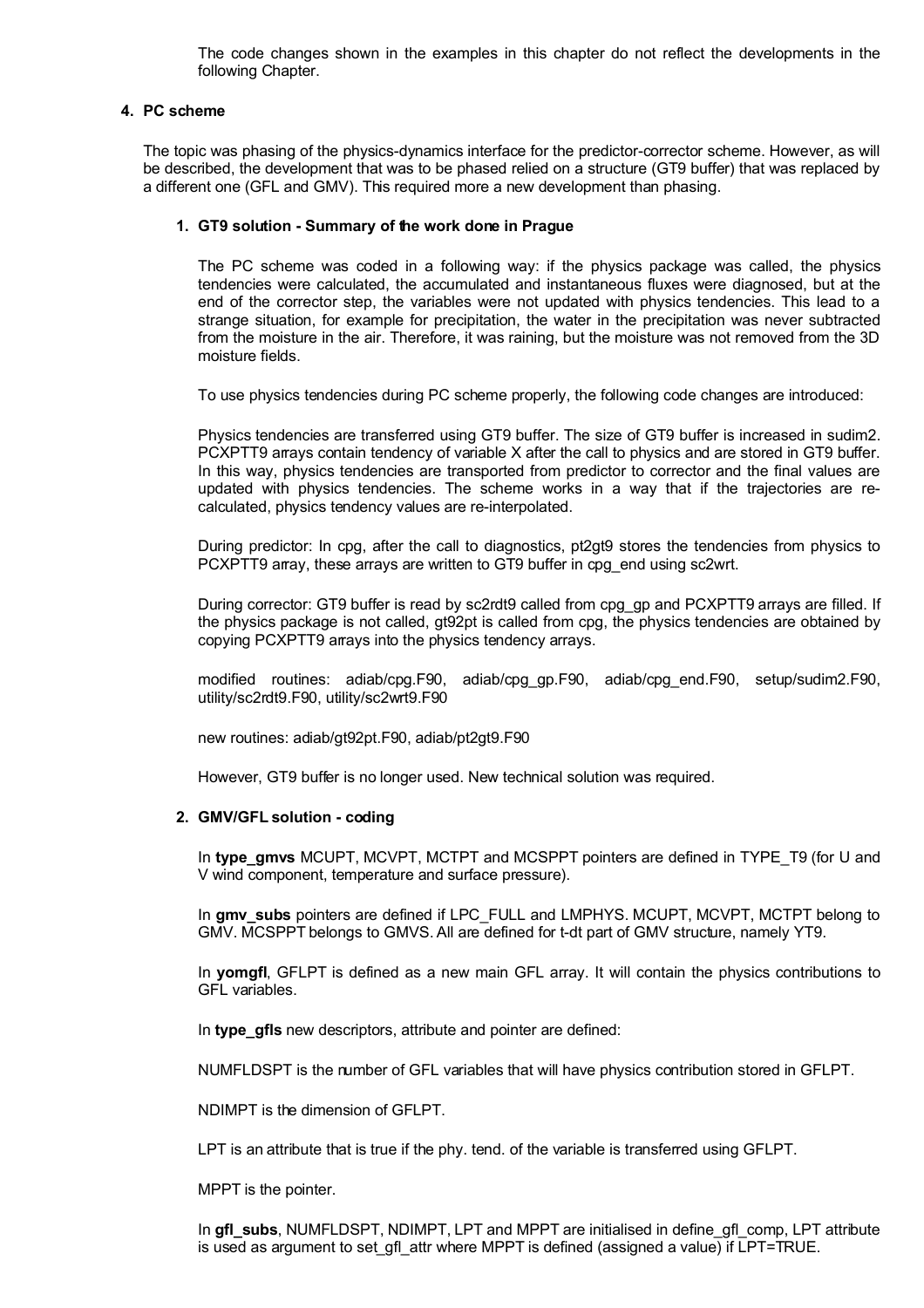In **susc2b**, GFLPT is allocated (if necessary).

In **gp\_model**, abor1 is called if LPC\_FULL and LMPHYS and not allocated GFLPT.

In **cpg**, GFLPT is used. New routine, cpg\_pt stores or retrieves data from GFLPT.

#### <span id="page-7-0"></span>**3. GMV/GFL solution – usage**

User might be confused by an army of dimensions, attributes, pointers etc. This is how it works. The following GFL attributes can be set through namelist:

**CNAME** ARPEGE field name

**IGRBCODE** GRIB code

**LADV** Field advected or not

**LREQIN** Field required in input

**LGPINGP** GP field input as GP

**LGP** Field exists and of grid-point type

**LSP** Field exists and of spectral type

**LCDERS** Derivatives required (spectral only)

**LT9** Field in t-dt GFL

**LT1** Field in t+dt GFL

**LT5** Field in trajectory GFL

**LSLP** Field in S.L. physics GFL

**LPT** Field used in PC physics.

**LCOUPLING** True if field is coupled by Davies relaxation

**CSLINT** S.L interpolation "type"

This means (in theory) that each of these properties for each of the variables in the GFL structure can be set through namelist NAMGFL. For example if you want to store Q in PC physics to GFLPT so the physics tendency would be transferred from predictor to corrector, you (have to) set in the namelist:

NAMGFL

YQ\_NL%LPT=.TRUE.,

/

The default for LPT for each variable is FALSE. NAMGFL is read in sudim1, called from su0yoma. sugfl and sudyn, setup routines where calls that define the GFL component and set-up its attribute are done later in the set-up stage. The default needs to be set before reading the namelist NAMGFL in sudim1.

An attribute like this is not available for GMV and GMVS variables. The physics tendencies for them are always used in the diabatic PC scheme. If one wishes not to be so, for one or more of these variables, new switches should be introduced to the code.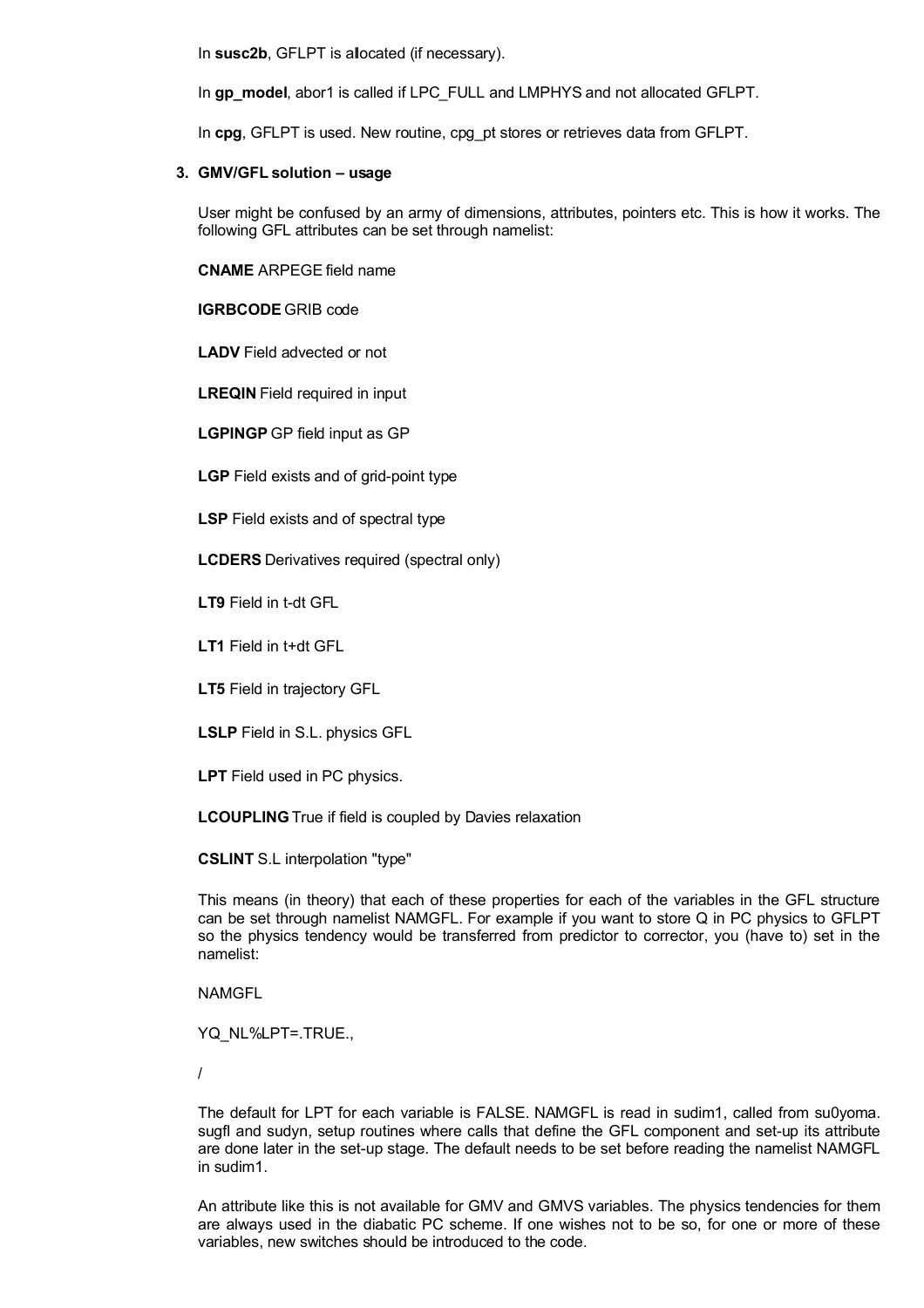## <span id="page-8-1"></span>**4. Arrival/departure point combination**

The code provided had a possibility of combining arrival and departure point physics tendencies using semi-lagrangian buffer 2 (SLB2). The GMV and GFL implementation does not support this solution. The SLBUF2 structure has been reduced, the previously stored copies of t-dt and t+dt quantities have been removed. The pointers MSLB2U1, MSLB2V1, MSLB2T1, MSLB2Q1, MSLB2L1, MSLB2I1 and MSLB2SP1do not exist any more. Those quantities are now in GMVT1, GMVT1S and GFLT1.

Examples:

PB2(1,MSLB2U1) -> PGMVT1(1,1,YT1%MU)

PB2(1,MSLB2V1) -> PGMVT1(1,1,YT1%MV)

PB2(1,MSLB2T1) -> PGMVT1(1,1,YT1%MT)

...

PB2(1,MSLB2Q1) -> PGFLT1(1,1,YQ%MP1)

PB2(1,MSLB2L1) -> PGFLT1(1,1,YL%MP1)

PB2(1,MSLB2I1) -> PGFLT1(1,1,YI%MP1)

…

PB2(1,MSLB2SP1) -> PGMVT1S(1,YT1%MSP)

The code combining arrival and departure point physics tendencies is not in the public branch yet. The public branch code is not fully validated yet.

#### <span id="page-8-0"></span>5. **One 'mysterious buffer' used in PC scheme**

A small part of the data flow in PC scheme is described here. It involves the data flow of the variables stored in GPNHBUF. This buffer was designed to store a few additional variables required by the old PC scheme. Now, the same buffer is used to transfer a few additional arrays used in PC scheme if the scheme is pseudosecond order decentered. This buffer survived the GMV/GFL revolution. However, its future existence is not certain.

#### **cpg**

 $ZGPNH$  (:,:,:) buffer is defined

#### If (LNHDYN and LPC\_OLD) or LPC\_NOTR or (LPC\_FULL and LPC\_XDIT)

ZGPNH(NPROMA,NFGPNH,KBLKS) is allocated

In call **cpg\_gp** (passed as a single argument; called PGPNH)

1. this buffer is filled:

if (not LDLNHSITER)

if (LPC\_FULL and LPC\_XDIT) and CDCONF=S)

the PGPNH arrays are filled from GPNHBUF

## if LDLNHSITER

the PGPNH arrays are filled from GPNHBUF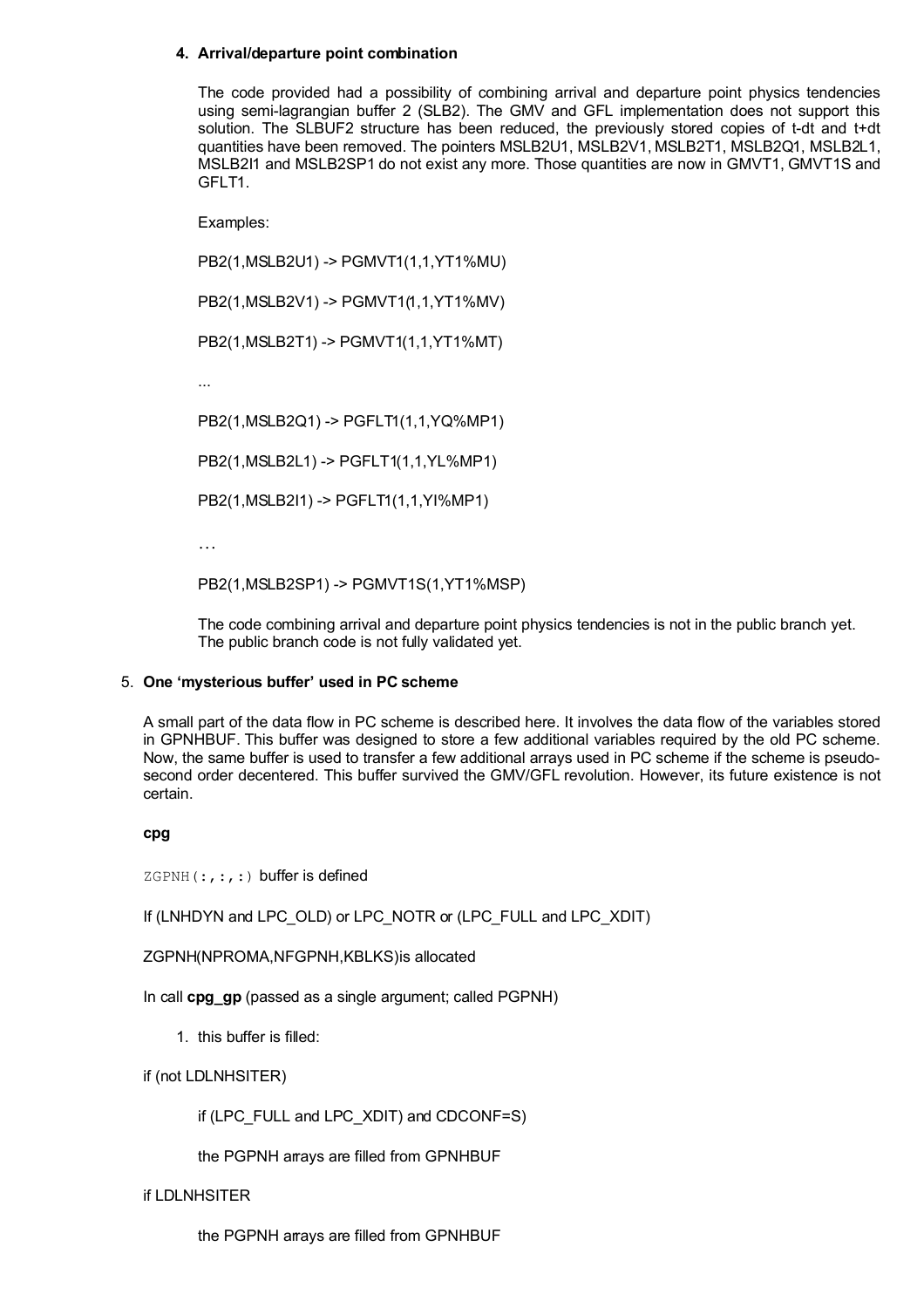if LTRAJNH and LNHDYN and LPC\_OLD

call WRITTRAJM ( …,PGPNH(1,KGPN3Y), PGPNH(1,KGPNRR), PGPNH(1,KGPNGL), PGPNH(1,KGPNGM), PGPNH(1,KGPNWW),…)

if LPC\_NOTR

call ESTR READ(.,.,PGPNH, PB2(1,MSLB2PCU1), PB2(1,MSLB2PCV1), PB2(1,MSLB2PCT1), PB2(1,MSLB2PCPD1), PB2(1,MSLB2PCVD1), PB2(1,MSLB2PCSP1))

also for the old set-up of the PC scheme under LPC OLD there is initialisation of auxiliary variables for case LDLNHSITER=T

CONCLUSION: depending on the PC configuration used in the run, the PGPNH array (ZGPNH in cpg) is filled by different variables

In the call **cpg\_dyn** ZGPNH is passed as 10 arguments:

- 2. 4 belong to the old PC scheme  $\text{ZGPMH}(1, \text{IGPN3Y}, \text{ILL})$ ,  $\text{ZGPMH}(1, \text{IGPNRR}, \text{ILL})$ , ZGPNH(1, IGPNGL, ILL), ZGPNH(1, IGPNGM, ILL), these variables are PE3Y, PERR, PEGHL and PEGHM in cpg\_dyn
- 3. and other 6 are used if LPC FULL and LPC XDIT:  $ZGPNH(1,IGPNH,U,ILL)$ , ZGPNH(1,IGPNH V,ILL), ZGPNH(1,IGPNH T,ILL), ZGPNH(1,IGPNH PD,ILL), ZGPNH(1, IGPNH VD, ILL), ZGPNH(1, IGPNH SP, ILL), these variables are PCXNLT99 variables in cpg\_dyn
- 4. the pointers IGPNH  $*$  used in the new PC scheme are calculated in following part of the cpg:

IF ((LNHDYN.AND.LPC\_OLD).OR.LPC\_NOTR.OR.(LPC\_FULL.AND.LPC\_XIDT)) THEN

! \* if lpc notr=true, lpc full=true or lpc xidt=true:

! not yet coded for case lgwadv=true (in this case the

! buffer associated with IGPNH VD contains interlayer data).

CALL ESTR\_POINTERS(IGPNH,IGPN3Y,IGPNRR,IGPNGL,IGPNGM,IGPNWW

,IGPNH\_U , IGPNH\_V , IGPNH\_T, IGPNH\_PD, IGPNH\_VD, IGPNH\_SP

 $\lambda$ 

ENDIF

These fields could be moved to GMV and GMVS. In setup t9, pointers MCXNLT99 should be defined (X stands for U, V, T, VD, PD etc.). The GMV structure should be introduced in the place of these variables in the code. Some old parts of the code, where variables are read from and written to GPNHBUF should be removed. Similar work is required for LPC\_OLD and LPC\_NOTR arrays.

## <span id="page-9-0"></span>**APPENDIX A**

GMV, GMVS and GFL arrays, dimensions, descriptors, attributes and pointers (from model documentation).

## **MODULE YOMGFL**

GFL grid-point arrays

For the part of GFL that maps into spectral space see yomsp.F90 (SPGFL etc.)

All arrays have the layout (NPROMA, NFLEVG, "number of variables", NGPBLKS)

**GFL**- main GFL array holding t0 and t1 GFL variables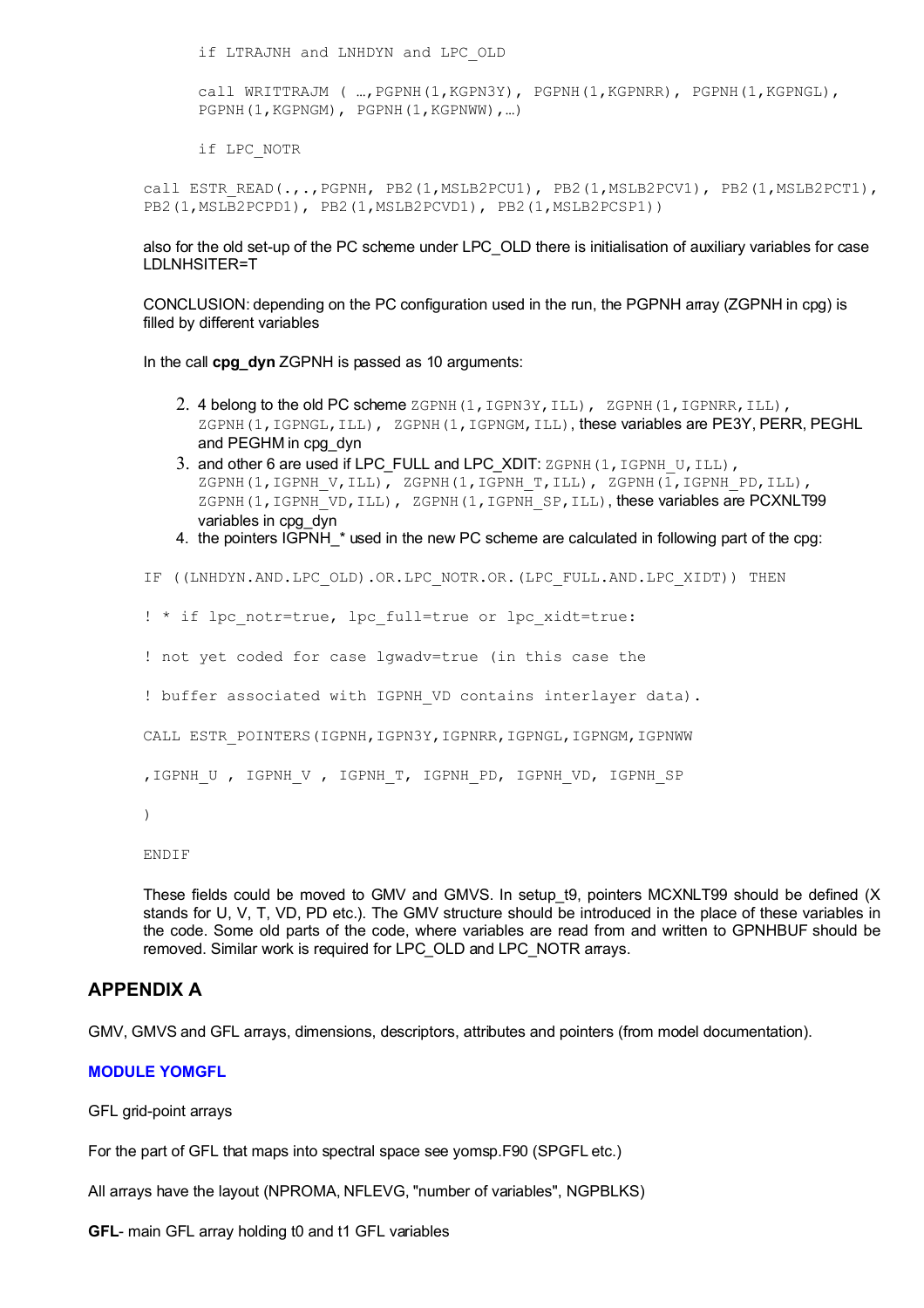**GFLT1**- GFL array for t+dt quantities

**GFLSLP**- GFL array for use in semi-lagrangian physics

**GFL5**- trajectory GFL array

**GFL\_DEPART**- used in 3-D FGAT (LIDMODEL)

**GFLPT-** used in diabatic predictor – corrector scheme

## **MODULE TYPE\_GFLS**

Derived types for describing the GFL structure. The descriptors themselves (YGFL and YGFLC) can be found in module yom\_ygfl.

## TYPE TYPE\_GFLD

Overall descriptor, dimensioning etc.

**NUMFLDS**! Number of GFL fields

**NDERS** ! Number of horizontal derivatives fields

**NUMSPFLDS** ! Number of spectrally represented GFL fields

**NUMGPFLDS** ! Number of grid-point GFL fields

**NUMFLDS9** ! Number of GFL fields in (t-dt) part

**NUMFLDS1** ! Number of GFL fields in (t+dt) array

**NUMSPFLDS1** ! Number of spectrally represented GFL fields (t+dt)

**NUMFLDS5** ! Number of GFL fields (trajectory)

**NUMFLDSSLP** ! Number of GFL fields (S.L. phys.)

**NUMFLDS\_SPL** ! Number of GFL fields (S.L. spline interpolation)

**NUMFLDSPT** ! Number of GFL fields in GFLPT (phy.tend.)

**NDIM** ! Dimension of main array holding GFL fields(GFL)

**NDIM0** ! Dimension of t0 part of GFL

**NDIM9** ! Dimension of t-dt part of GFL

**NDIM1** ! Dimension of t+dt array (GFLT1)

**NDIM5** ! Dimension of traj. GFL array (GFL5)

**NDIMSLP** ! Diminsion of S.L. phys. GFL array (GFLSLP)

**NDIM\_SPL** ! Dim. of arrays holding GFL fields (S.L.spline int.)

**NDIMPT** ! Dimension of phy. tend. GFL array (GFLPT)

END TYPE TYPE\_GFLD

TYPE TYPE\_GFL\_COMP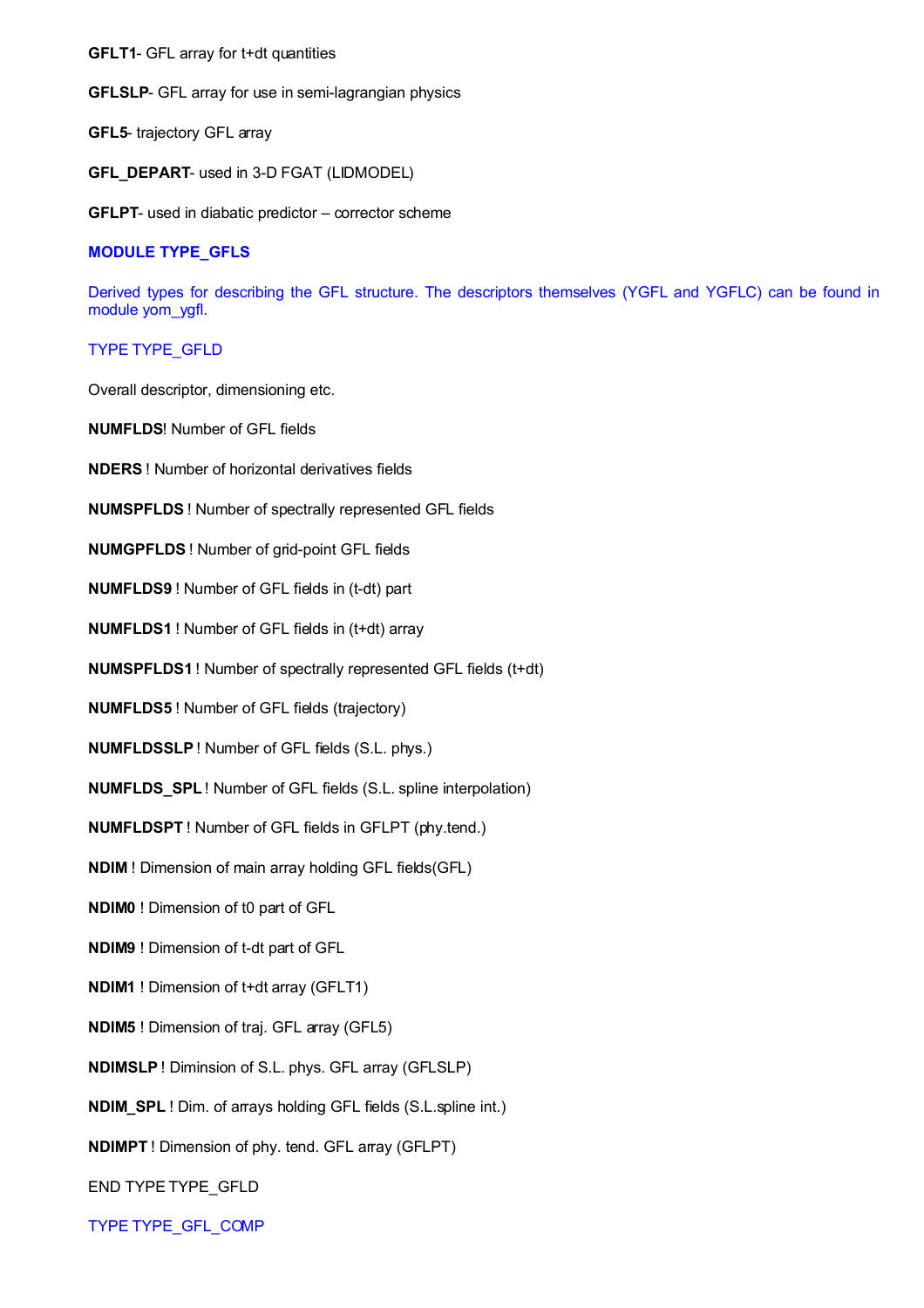Individual field descriptor

**CNAME** ! ARPEGE field name

**IGRBCODE** ! GRIB code

**LADV** ! Field advected or not

**LREQIN** ! Field required in input

**LGPINGP** ! GP field input as GP

**LGP** ! Field exists and of grid-point type

**LSP** ! Field exists and of spectral type

**LCDERS** ! Derivatives required (spectral only)

**LACTIVE** ! Field in use

**LT9** ! Field in t-dt GFL

**LT1** ! Field in t+dt GFL

**LT5** ! Field in trajectory GFL

**LSLP** ! Field in S.L. physics GFL

**LPT** ! Field in PC phy. tend. GFL (GFLPT)

LAM specific attributes (Arome/Aladin)

LADJUST0! True if field is thermodynamically adjusted at t (immediatly after inverse spectral transforms)

**LADJUST1** ! True if field is thermodynamically adjusted at t+dt (after SL interpolations and NL residuals)

**LCOUPLING** ! True if field is coupled by Davies relaxation

**LBIPER** ! True if field must be biperiodised inside the transforms

End LAM specific attributes (Arome/Aladin)

**CSLINT** ! S.L interpolaion "type"

**MP** ! Basic field "pointer"

**MPL** ! zonal derivative "pointer"

**MPM** ! Meridional derivative "pointer"

**MP9** ! Basic field "pointer" t-dt

**MP1** ! Basic field "pointer" t+dt

**MP5** ! Basic field "pointer" trajectory

**MP5L** ! zonal derivative "pointer" trajectory

**MP5M** ! Meridional derivative "pointer" trajectory

**MPSLP** ! Basic field "pointer" S.L physics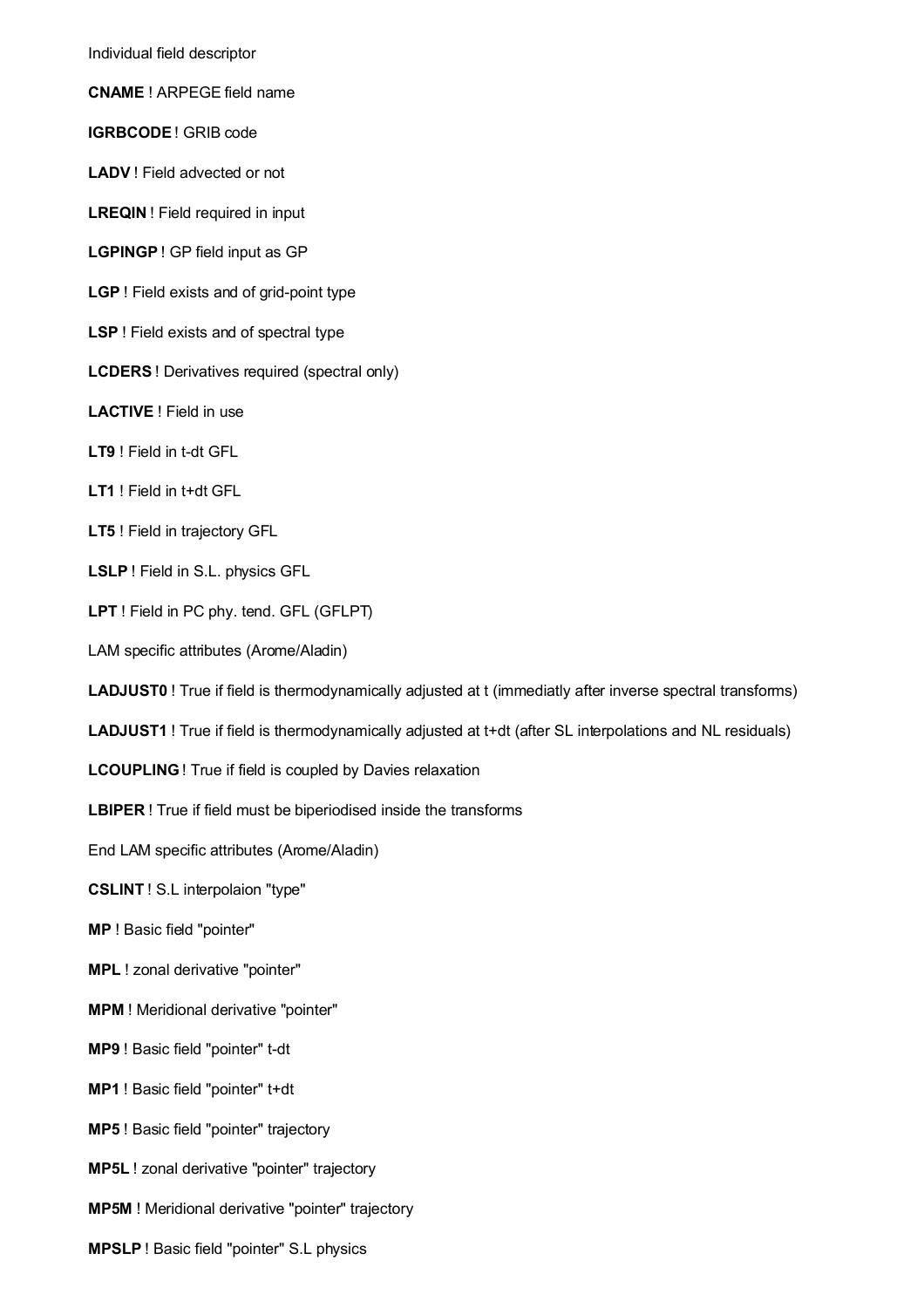**MPSP** ! Basic field "pointer" spectral space **MP\_SPL** ! Basic field "pointer" spline interpolation **MPPT** ! Phisics tendency "pointer" POINTER :: **PREVIOUS** ! Pointer to previously def. field END TYPE TYPE\_GFL\_COMP TYPE TYPE\_GFL\_NAML Individual field descriptor for namelist input **CNAME** ARPEGE field name **IGRBCODE** GRIB code **LADV** Field advected or not **LREQIN** Field required in input **LGPINGP** GP field input as GP **LGP** Field exists and of grid-point type **LSP** Field exists and of spectral type **LCDERS** Derivatives required (spectral only) **LT9** Field in t-dt GFL **LT1** Field in t+dt GFL **LT5** Field in trajectory GFL **LSLP** Field in S.L. physics GFL **LPT** Field used in PC physics. **LCOUPLING** True if field is coupled by Davies relaxation **CSLINT** S.L interpolaion "type" END TYPE TYPE\_GFL\_NAML END MODULE TYPE\_GFLS **MODULE YOM\_YGFL**

Contains the descriptors of GFL arrays

INTEGER\_M,PARAMETER :: **JPGFL**=105 ! Max number of GFL fields

INTEGER\_M,PARAMETER :: **JPNAMED\_GFL**=7 ! Number of currently pre-defined components of GFL

INTEGER\_M :: **NGFL\_EXT**

TYPE(TYPE\_GFLD) :: **YGFL** ! GFL general descriptor, for info about content see comments in type declaration module : type\_gfls.F90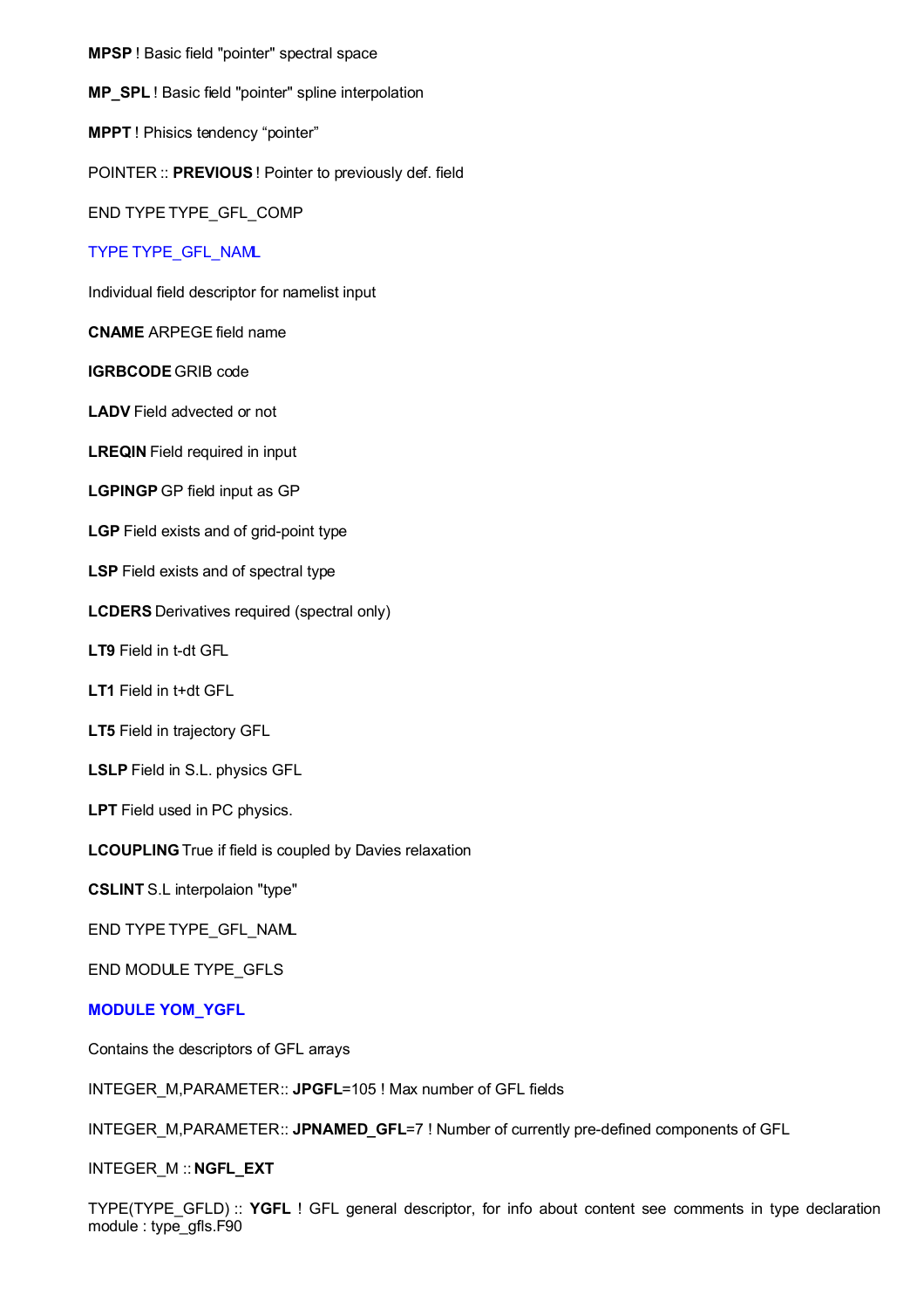TYPE(TYPE\_GFL\_COMP),TARGET :: **YGFLC(JPGFL)** ! General descriptor of all components

TYPE(TYPE\_GFL\_COMP),POINTER :: **YQ** ! Specific humidity

TYPE(TYPE\_GFL\_COMP),POINTER :: **YI** ! Ice water

TYPE(TYPE\_GFL\_COMP),POINTER :: **YL** ! Liquid water

TYPE(TYPE\_GFL\_COMP),POINTER :: **YA** ! Cloud fraction

TYPE(TYPE\_GFL\_COMP),POINTER :: **YO3** ! Ozone

! Extra fields

TYPE(TYPE\_GFL\_COMP),POINTER :: **YEXT**(:) ! Extra fields

! Fluxes

TYPE(TYPE\_GFL\_COMP),POINTER:: YCPF ! Convective precipitation flux

TYPE(TYPE\_GFL\_COMP),POINTER:: YSPF ! Stratiform precipitation flux

TYPE(TYPE\_GFL\_NAML) :: **YQ\_NL** ! Specific humidity

TYPE(TYPE\_GFL\_NAML) :: **YI\_NL** ! Ice water

TYPE(TYPE\_GFL\_NAML) :: **YL\_NL** ! Liquid water

TYPE(TYPE\_GFL\_NAML) :: **YA\_NL** ! Cloud fraction

TYPE(TYPE\_GFL\_NAML) :: **YO3\_NL** ! Ozone

! Extra fields

TYPE(TYPE\_GFL\_NAML) :: **YEXT\_NL(JPGFL-JPNAMED\_GFL)** ! Extra fields

! Fluxes

TYPE(TYPE\_GFL\_NAML) :: **YCPF\_NL** ! Convective precipitation flux

TYPE(TYPE\_GFL\_NAML) :: **YSPF\_NL** ! Stratiform precipitation flux

END MODULE YOM\_YGFL

## **MODULE GFL\_SUBS**

GFL\_SUBS contains routines to do basic manipulations of GFL descriptors

SUBROUTINE **DEFINE GFL COMP**(YDGFLC,CDNAME,KGRIB,LDGP,LDREQIN, LDERS,LD5,LDT1,LDGPINGP)

Set-up individual GFL field: Basic allocation of GFL descriptor structure (on first call). Set-up basic attributes of individual GFL component.

**YDGFLC** - field handle

**CDNAME** - field ARPEGE name

**KGRIB** - GRIB code

**LDGP** - if TRUE grid-point field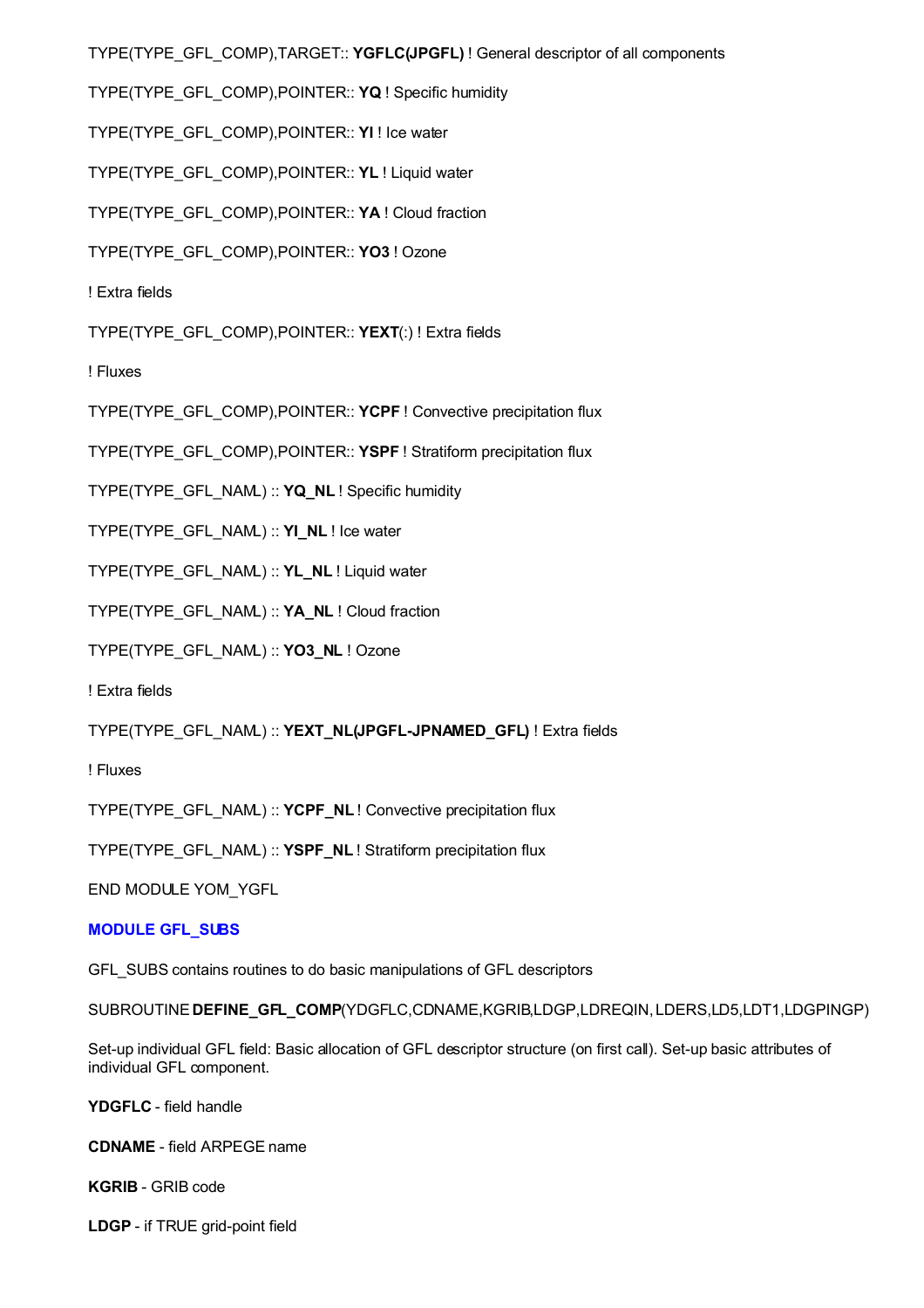**LDREQIN** - TRUE if required in input

**LDERS** - TRUE if derivatives required (only possible for spectral field)

**LD5** - TRUE if field needs to be present in trajectory (T5)

**LD1** - TRUE if field needs to be present in t+dt array (GFLT1)

SUBROUTINE **SET\_GFL\_ATTR**(YDGFLC,LDADV,LDT9,LDSLP,LDPT,LDADJUST0, LDADJUST1,LDCOUPLING,LDBIPER,CDSLINT)

Add further attributes to GFL components previously set-up by call to DEFINE\_GFL\_COMP.

**LDADV** - TRUE if field to be advected

**LDT9** - TRUE if field present in t-dt

**LDSLP** - TRUE if field present S.L. physics

**LPT** - TRUE if field used in PC physics.

**LDADJUST0** - TRUE if field to be adjusted at t

**LDADJUST1** - TRUE if field to be adjusted at t+dt

**LDCOUPLING**- TRUE if field to be coupled

**LDBIPER** - TRUE if field to be biperiodised

**CDSLINT** - S.L. interpolator

#### **MODULE YOMGMV**

Module containing t, t-dt, t+dt grid-point arrays (apart from GFL) for dynamics and all "pointers" for accessing elements in the arrays. GMV and GMVS are permanently allocated, GMVT1 and GMVT1S temporarily.

REAL\_B,ALLOCATABLE :: **GMV(:,:,:,:)** ! Multilevel fields at t and t-dt

REAL\_B,ALLOCATABLE:: **GMVS(:,:,:)** ! Single level fields at t snd t-dt

REAL\_B,ALLOCATABLE:: **GMVT1(:,:,:,:)** ! Multilevel fields at t+dt

REAL\_B,ALLOCATABLE:: **GMVT1S(:,:,:)** ! Single level fields at t+dt

REAL\_B,ALLOCATABLE :: **GMV5(:,:,:,:)** ! Multilevel fields trajectory

REAL\_B,ALLOCATABLE :: **GMV5S(:,:,:)** ! Single level fields trajectory

The following two fields are for 3-D FGAT (LIDMODEL)

REAL\_B,ALLOCATABLE:: **GMV\_DEPART (:,:,:,:)** ! Multilevel fields departure

REAL\_B,ALLOCATABLE:: **GMVS\_DEPART (:,:,;)** ! Single level fields departure

INTEGER\_M :: **NDIMGMV** ! Third dim. of GMV (number of variables)

INTEGER M :: **NDIMGMVS** ! Second dim. GMVS (number of variables)

TYPE(TYPE\_T0) ::**YT0** ! Pointers to time t quantities

TYPE(TYPE\_T9) ::**YT9** ! Pointers to time t-dt quantities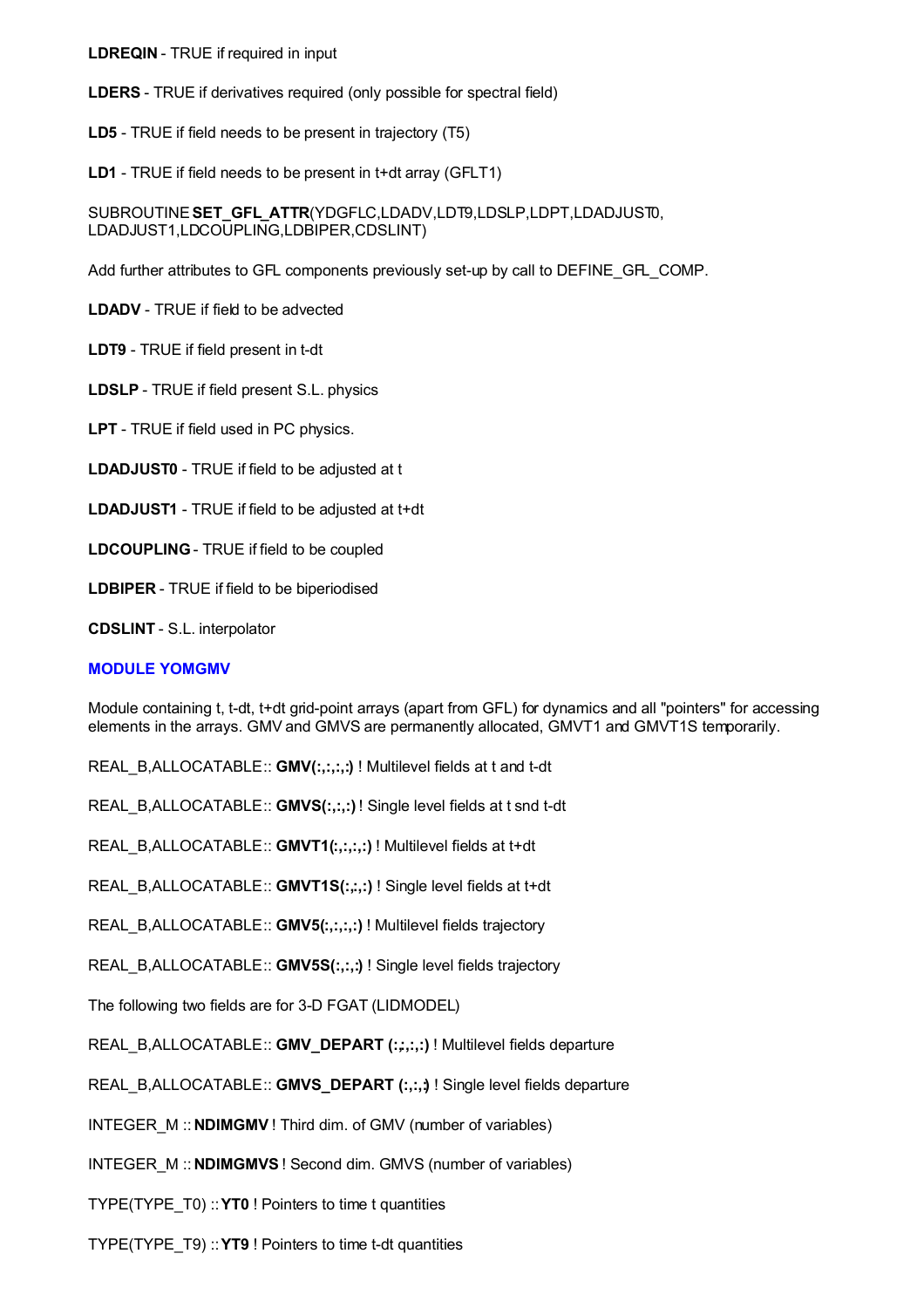TYPE(TYPE\_T1) ::**YT1** ! Pointers to time t+dt quantities

TYPE(TYPE\_PH9) :: **YPH9** ! Pointers to physics time t-dt quantities

TYPE(TYPE\_T0) ::**YT5** ! Pointers to trajectory quantities

TYPE(TYPE\_AUX) :: **YAUX** ! Pointers to auxiliary SI-related quantities (NHS model)

END MODULE YOMGMV

## **MODULE TYPE\_GMVS**

## TYPE TYPE\_T0

Pointers to arrays at time t and some dimensions

- **NDIM** number of 3D fields in T0 part of GMV
- **NDIMS** number of 2D fields in T0 part of GMVS
- **NDIMUV** number of 3D fields describing wind components (depends on LVOR, LADER and LUVDER)

Field pointers in GMV

- **MU** U-component of the wind on layers at t
- **MV** V-component of the wind on layers at t
- **MT** temperature on layers at t
- **MTL** semi-reduced zonal derivative of the t temperature.
- **MTM** semi-reduced merid derivative of the t temperature.
- **MDIV** semi-reduced divergence "(M\*\*2 D')" on layers at t.
- **MVOR** semi-reduced vorticity "(M\*\*2 zeta')" on layers at t.
- **MUL** semi-reduced zonal derivative of U-wind at t.
- **MVL** semi-reduced zonal derivative of V-wind at t.
- **MSPD** pressure departure on layers at t
- **MSPDL** zonal derivative of pressure departure on layers at t
- **MSPDM** meridional derivative of pressure departure on layers at t
- **MSVD** vert.div. on layers at t
- **MSVDL** zonal derivative of vertical divergence on layers at t
- **MSVDM** meridional derivative of vertical divergence on layers at t

**MEDOT** - etadot at t.

Field pointers in GMVS

**MSP** – surface pressure at t

**MSPL** – zonal derivative of surface pressure at t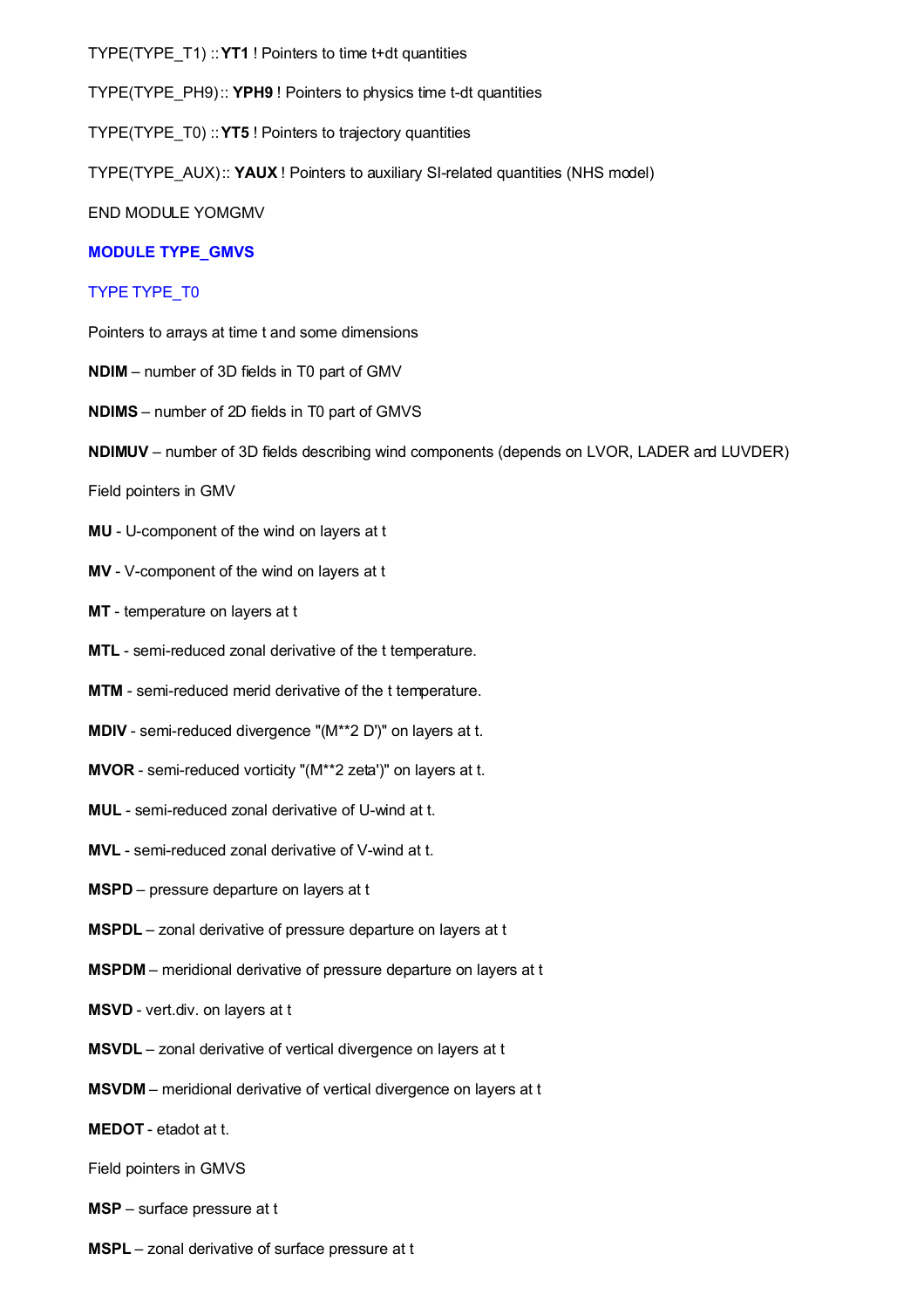**MSPM** – meridional derivative of surface pressure at t

END TYPE TYPE\_T0

#### TYPE TYPE\_T9

Pointers to arrays at time t-dt and some dimensions

- **NDIM** number of 3D fields in T9 part of GMV
- **NDIMS** number of 2D fields in T9 part of GMVS
- Field pointers in GMV
- **MU** U-component of the wind on layers at t-dt.
- **MV** V-component of the wind on layers at t-dt.
- **MT** temperature on layers at t-dt.
- **MTL** semi-reduced zonal derivative of the t-dt temperature.
- **MTM** semi-reduced merid derivative of the t-dt temperature.

**MEDOT** - etadot at t-dt.

- **MUNL** nonlinear term in U-equn at t-dt. (predictor)
- **MVNL** nonlinear term in V-equn at t-dt. (predictor)
- **MTNL** nonlinear term in T-equn at t-dt. (predictor)
- **MSPNL** nonlinear term in continuity equn at t-dt. (predictor)
- **MVCASRS** "a/rs" on layers at t-dt. (input variable for SL3TL scheme) (input/output variable for SL2TL scheme)
- **MVWVNL** nonlinear term in "vwv"-equn at t-dt. (predictor)
- **MSPDNL** nonlinear term in "P-hat"-equn at t-dt. (predictor)
- **MYNL** nonlinear term in Y-corr. s.-i. at t-dt. (predictor)
- **MDIV** semi-reduced divergence "(M\*\*2 D')" on layers at t-dt.
- **MVOR** semi-reduced vorticity "(M\*\*2 zeta')" on layers at t-dt.
- **MUL** semi-reduced zonal derivative of U-wind at t-dt
- **MVL** semi-reduced zonal derivative of V-wind at t-dt.
- **MSPD** pressure departure on layers at t-dt
- **MSPDL** zonal derivative of pressure departure on layers at t-dt
- **MSPDM** meridional derivative of pressure departure on layers at t-dt
- **MSVD** vert.div. on layers at t-dt.
- **MSVDL** zonal derivative of vertical divergence on layers at t-dt
- **MSVDM** meridional derivative of vertical divergence on layers at t-dt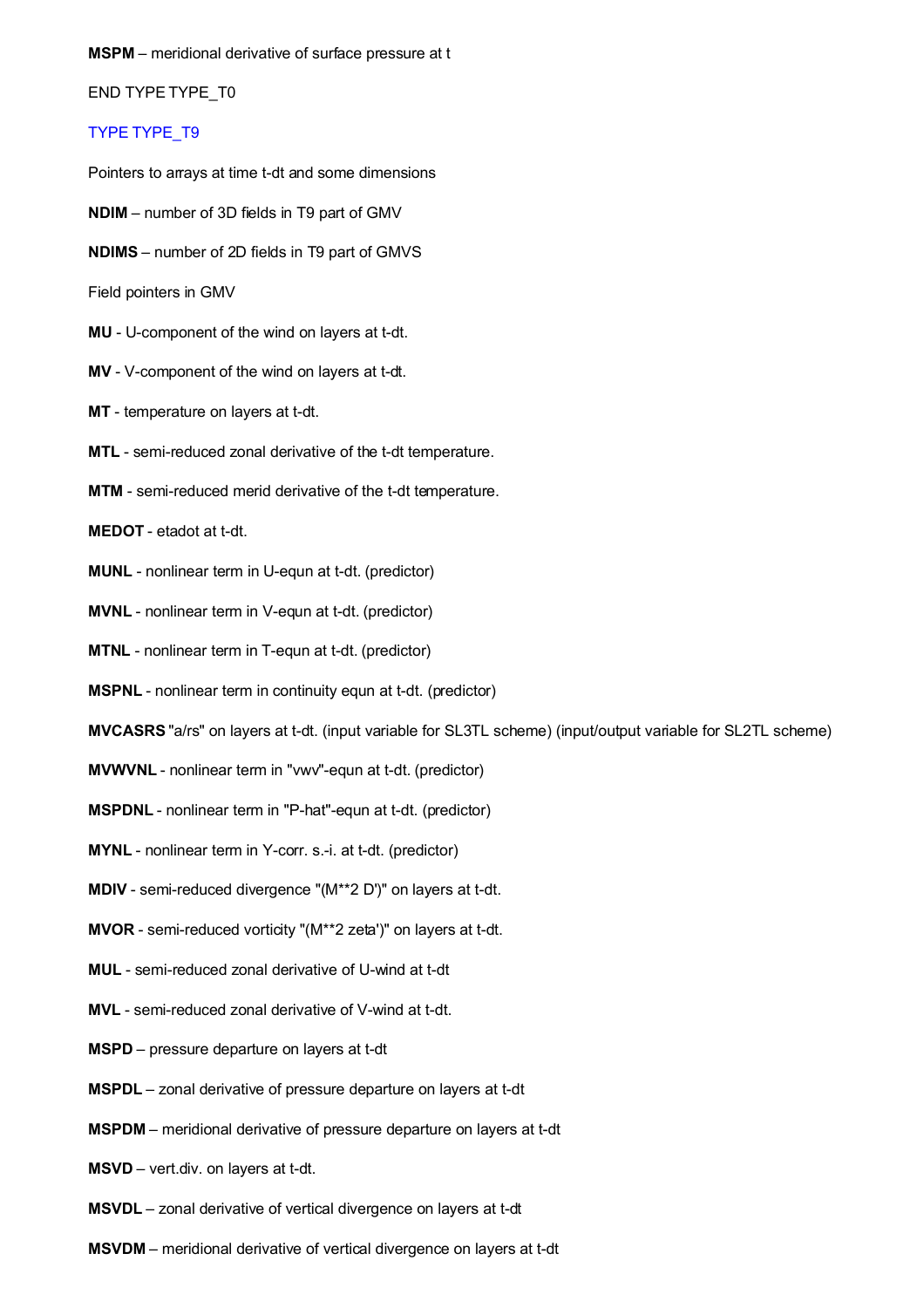**MSVDAUX** – auxiliary variable "d3" for vert.div.(NVDVAR=4) **MCUNL** - nonlinear term in U-eq. at t. (corrector) **MCVNL** - nonlinear term in V-eq. at t. (corrector) **MCTNL** - nonlinear term in T-eq. at t. (corrector) **MCSPNL** - nonlinear term in continuity-eq. at t (corrector) **MCVWVNL** - nonlinear term in "vwv"-eq. at t. (corrector) **MCSVDAUX** - term d3+X-d4 at t used if d4 in NH. (corrector) **MCSPDNL** - nonlinear term in "P-hat"-eq. at t. (corrector) **MNHX** - term X at t-dt if d4 used in NH. **MCUPT** – phy. tend. term in U-eq. at t. (corrector) **MCVPT** - phy. tend. term in V-eq. at t. (corrector) **MCTPT** - phy. tend. term in T-eq. at t. (corrector) Field pointers in GMVS **MSP** – surface pressure at t-dt **MSPL** – zonal derivative of surface pressure at t-dt **MSPM** – meridional derivative of surface pressure at t-dt **MVWVTOPNL** – top nonlinear term in "vwv"-eq. **MCVWVTOPNL** – top nonlinear term in "vwv"-eq. at t. (corrector) **MCSPPT** - phy. tend. term of surface pressure (corrector) END TYPE TYPE\_T9

# TYPE TYPE\_T1

Pointers to arrays at time t+dt and some dimensions

- **NDIM** number of 3D fields in T1 part of GMV
- **NDIMS** number of 2D fields in T1 part of GMVS

Field pointers in GMVT1

- **MU** U-component of the wind on layers at t+dt
- **MV** V-component of the wind on layers at t+dt
- **MT** temperature on layers at t+dt
- **MSPD** pressure departure at t+dt
- **MSVD** vertical divergence at t+dt
- **MVOR** vorticity at t+dt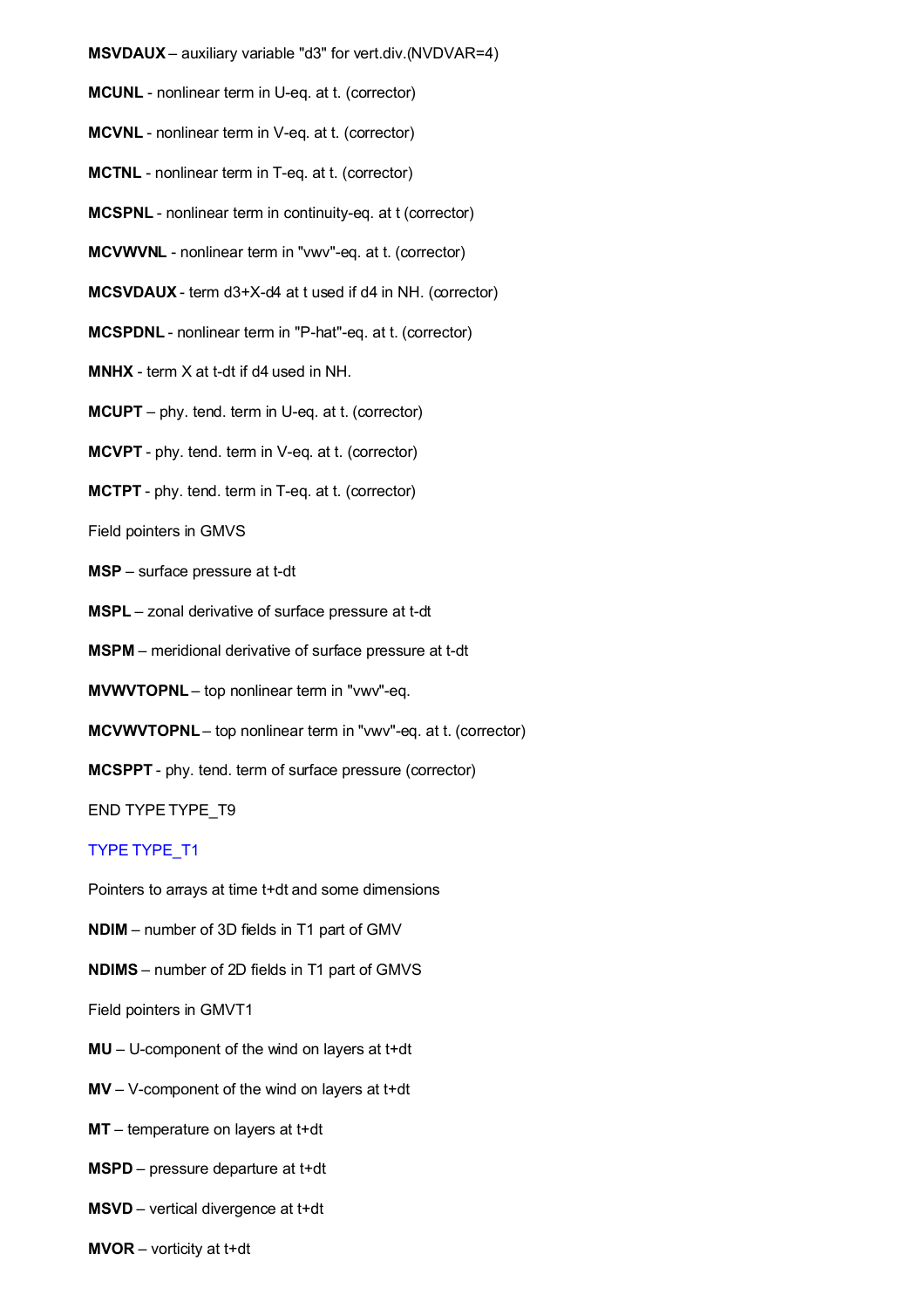**MDIV** – divergence at t+dt

**MSVDAUX** – pointer to d3 at time "t+dt" in ZGT1AUX

Field pointers in GMVT1S

**MSP** – surface pressure at t+dt

**MVWVTOP** – zonal derivative of surface pressure at t+dt

END TYPE TYPE\_T1

## TYPE TYPE\_PH9

Pointers to arrays at time "t-dt" adiabatic tendencies used as input for ECMWF physics

Field pointers in GMV

INTEGER\_M :: **MU -** U-component of the wind

INTEGER\_M :: **MV** – V-component of the wind

INTEGER\_M :: **MT** – temperature

Field pointers in GMVS

INTEGER\_M :: **MSP** – surface pressure

END TYPE TYPE\_PH9

## TYPE TYPE\_AUX

Pointers to arrays for the NHS LAM auxiliary quantities

**NDIM** - dimension

Field pointers in GMV

**MSVDAUX** - pointer to d3 at time "t" in ZGPINAUX

**MSVDAUXL** - pointer to zonal der. of d3 at time "t" in ZGPINAUX

**MSVDAUXM** - pointer to merid.der. of d3 at time "t" in ZGPINAUX

END TYPE TYPE\_AUX

END MODULE TYPE\_GMVS

**MODULE GMV\_SUBS**

SUBROUTINE SETUP\_GMV

CALL **SETUP\_T0**(YT0)

CALL **SETUP\_T9**

CALL **SETUP\_T1**

CALL **SETUP\_PH9**

CALL **SETUP\_AUX**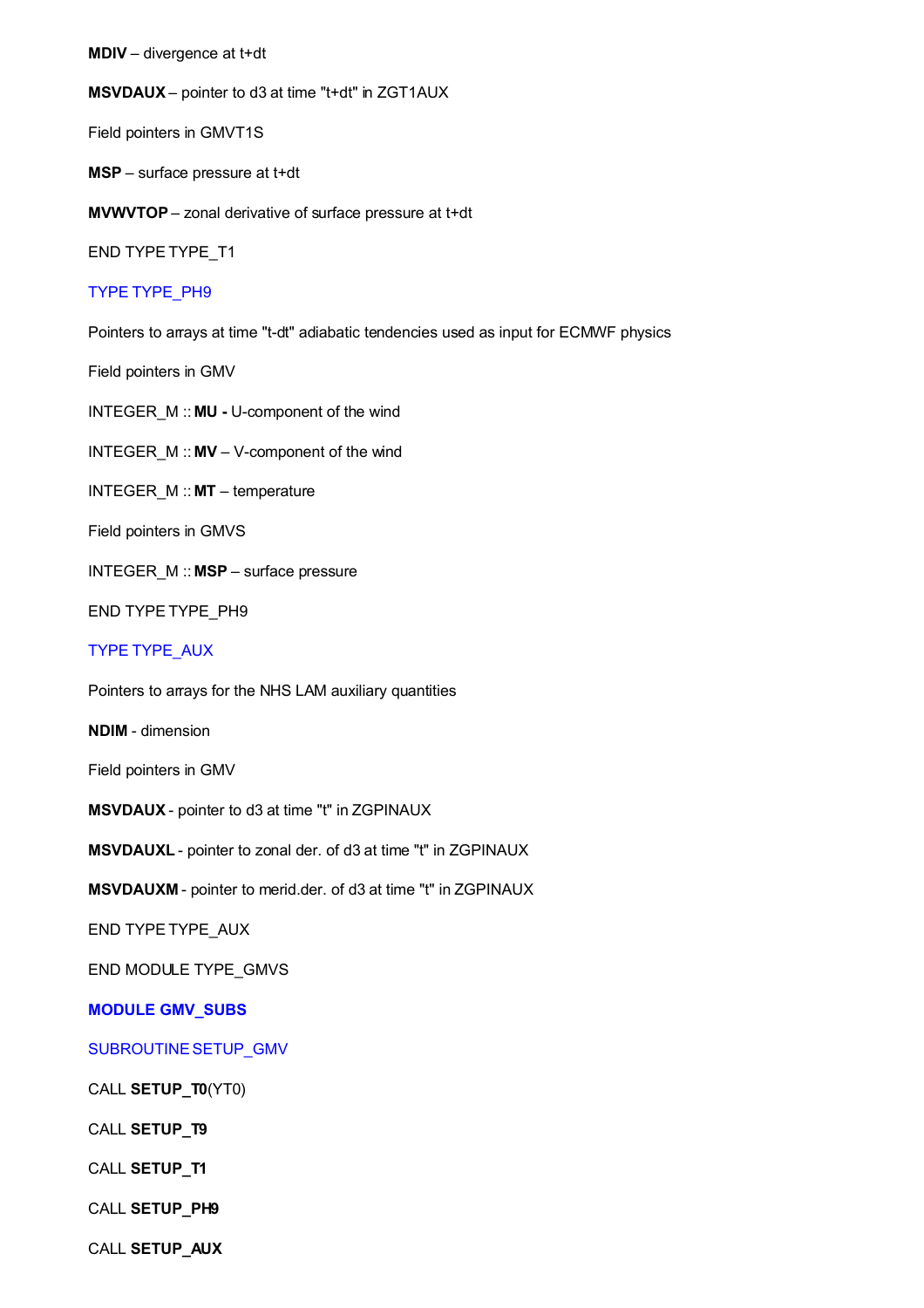IF(NCONF/100 == 1.OR.NCONF == 801.OR.NCONF == 601.OR.

NCONF == 401.OR.NCONF == 501) THEN

CALL **SETUP\_T0**(YT5)

ENDIF

END SUBROUTINE SETUP\_GMV

## <span id="page-19-1"></span>**APPENDIX B**

Pointers MVGCHSS, MVGEVAP, MVGICFR, MVGIRUP, MVGSOUP, MVGTAUX, MVGTAUY and MVVALS were cleaned from mf\_phys; from 'USE PTRGPD' and MSLB2VVEL from 'USE PTRSLB2' (variables were removed so the pointers were no longer used). These pointers were not cleaned from ptrgpd since they are used in updclidm.

Initialisation of PFPLCH, PFPLSH, PTCCH, PSCCH, PBCCHand PPBLH:

- PFPLCH is initialised if (LNEBN or LNEBR or LRRGUST) and KSTEP=0 because:
	- it is used in ACHMT if LRRGUST (called if LVDIF or LHMTO or LGWD),
	- is used in ACCOEFK if LRRGUST (called if (LVDIF or LGWD) and not LNEBR),
	- is used in ACNEBN as PFPLC (called if LNEBN) and
	- is used in ACNEBR if LNEBCO (called if LNEBR)
- PFPLSH is initialised if LRRGUST and KSTEP=0 because
	- it is used in ACHMT if LRRGUST (called if LVDIF or LHMTO or LGWD) and
	- is used in ACCOEFK if LRRGUST (called if (LVDIF or LGWD) and not LNEBR)
- PTCCH, PSCCH and PBCCH are initialized if (LNEBCO or LGWDC) and KSTEP=0 because
	- they are used in ACNEBT if LNEBCO (called if LNEBT),
	- diagnosed in ACNEBC called if LNEBCO
	- and used in ACDRAC called if LGWDC (except PTCCH).
- PPBLH is initialised if LNEBR and KSTEP=0 because
	- it is used in ACNEBR caled if LNEBR and
	- diagnosed in ACPBLH called if LVDIF and LNEBCO and LNEBR

updating of PFPLCH and PFPLSH

- PFPLCH is updated at the end of APLPAR if LNEBN or LNEBR or LRRGUST
	- if LFPCOR with ZFPCOR ("precipitations plus lisse")
	- otherwise with PFPLCL+PFPLCN (convective precipitations as rain and snow)
- PFPLSH is updated at the end of APLPAR if LRRGUST
	- with PFPLCL+PFPLCN (stratiform precipitations as rain and snow)

#### <span id="page-19-0"></span>**APPENDIX C**

The new variables CPF and SPF are present in GFL and GFLT1. This might not be necessary. If at the end of mf phys, new values stored in local variables would be copied directly to GFL instead of GFLT1, then they would not require t+dt representation, they would not be present in GFLT1 and would not ask for additional memory. The timestepping done in scan2mdm does not require modification.

However, this implementation gives a 'bus error' in call sl. It concerns the dimensioning of data structures involved in semi-lagrangian computations. The number of fields in GFL buffer is used when pointers for semilagrangian buffer 1 (SLB1) are calculated. If the fields are not advected, they should not be present in SLB1. The set-up of SLB1 is done in suslb. There you can find the following part of the code:

INUMGFL=YGFL%NUMFLDS

IF(INUMGFL > 0) THEN

MSLB1GFL9 = IPTX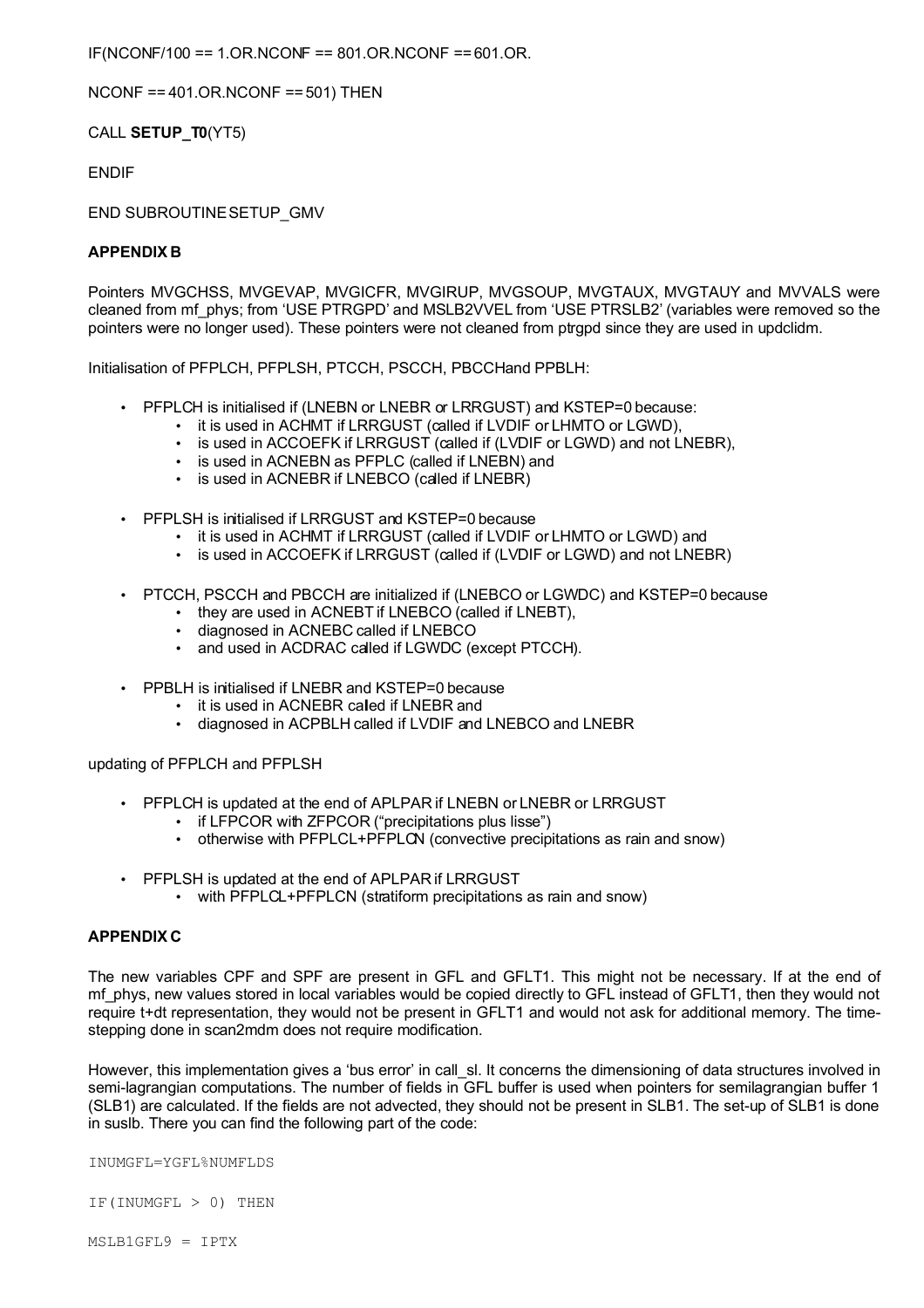IF (LLP) WRITE(IU, ' $(1X, A14, 2I4)$ ') 'MSLB1GFL9 = ', IPTX, ILVP2\*INUMGFL

IPTX = IPTX + ILVP2\*INUMGFL

#### Better solution would be

 $IF(INUMGFL > 0) THEN$ 

MSLB1GFL9 = IPTX

IF (LLP) WRITE(IU,'(1X,A14,2I4)') 'MSLB1GFL9 = ',IPTX,ILVP2\*INUMGFL

DO JGFL=1,INUMGFL

IF(YGFLC(JGFL)%LADV) IPTX = IPTX + ILVP2

ENDDO

(actually, that part with WRITE should also be modified to reflect the true size of GFL part of SLB1).

MSLB1GFL9 is also used later in the subroutine.

DO JGFL=1,INUMGFL

IGFL9=MSLB1GFL9+(JGFL-1)\*ILVP2-1

RPARSL1 $(JF+IGFL9) = ONE$ 

ENDDO

Should be

 $IGFL=0$ 

DO JGFL=1,INUMGFL

IF(YGFLC(JGFL)%LADV) THEN

IGFL=IGFL+1

IGFL9=MSLB1GFL9+(IGFL-1)\*ILVP2-1

 $RPARSL1(JF+IGFL9) = ONE$ 

ENDIF

ENDDO

The modifications should be consistent through the whole set-up of SLB1. However, this is not enough. Numerous arrays in semilagrangian computations have the size set to YGFL%NUMFIELDS, meaning the total number of GFL fields, disregarding the fact that some of them might not be advected. In gp\_model, call\_sl and lapineb there are following arrays:

PGFLT1 (NPROMA, NFLEVG, YGFL%NUMFLDS, NGPBLKS) in call sl, this should be:

PGFLT1 (NPROMA, NFLEVG, YGFL%NDIM1, NGPBLKS) and then the bus error in call sl is avoided however, there are further problems.

ZPBGFLP9 (NPROMA, NFLEVG, YGFL%NUMFLDS, NGPBLKS) in gp\_model is

PGFLP9 (NPROMA, NFLEVG, YGFL%NUMFLDS, NGPBLKS) in call sl, it is combined with